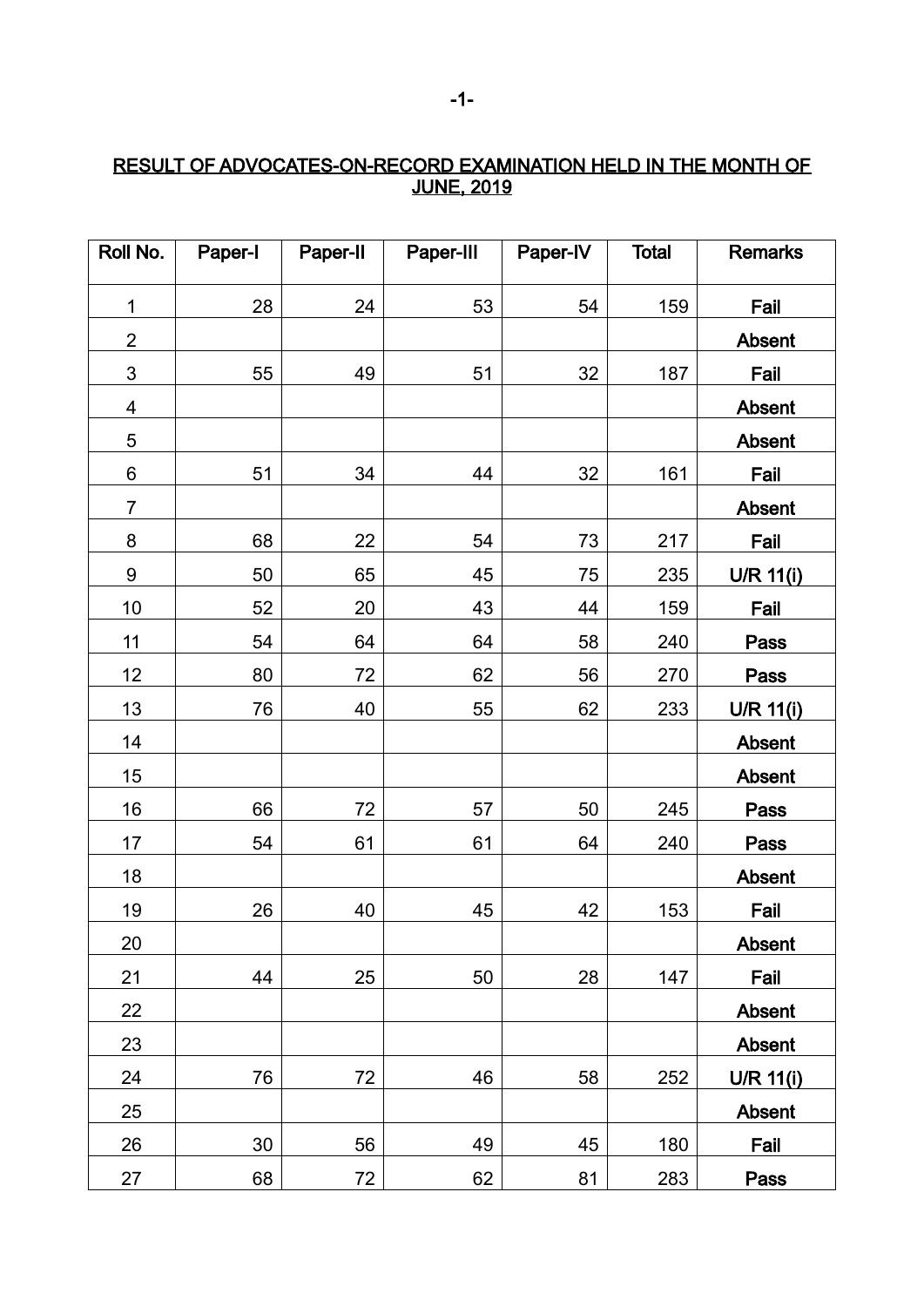| Roll No. | Paper-I | Paper-II  | Paper-III | Paper-IV      | <b>Total</b> | <b>Remarks</b> |
|----------|---------|-----------|-----------|---------------|--------------|----------------|
| 28       | 80      | 69        | 69        | 78            | 296          | Pass           |
| 29       | 47      | 27        | 55        | 63            | 192          | Fail           |
| 30       | 78      | $\pmb{0}$ | Absent    | <b>Absent</b> | 78           | Fail           |
| 31       | 71      | 64        | 59        | 60            | 254          | Pass           |
| 32       | 53      | 25        | 37        | 50            | 165          | Fail           |
| 33       | 64      | 32        | 64        | 63            | 223          | Fail           |
| 34       |         |           |           |               |              | Absent         |
| 35       | 25      | 20        | 40        | 66            | 151          | Fail           |
| 36       | 54      | 22        | 63        | 50            | 189          | Fail           |
| 37       |         |           |           |               |              | Absent         |
| 38       | 32      | 10        | 30        | 51            | 123          | Fail           |
| 39       |         |           |           |               |              | Absent         |
| 40       | 54      | 35        | 65        | 50            | 204          | Fail           |
| 41       | 62      | 38        | 49        | 60            | 209          | Fail           |
| 42       |         |           |           |               |              | Absent         |
| 43       | 45      | 27        | 38        | 63            | 173          | Fail           |
| 44       | 56      | 32        | 58        | 55            | 201          | Fail           |
| 45       | 59      | 61        | 55        | 60            | 235          | U/R 11(ii)     |
| 46       |         |           |           |               |              | Absent         |
| 47       | 45      | 37        | 61        | 78            | 221          | Fail           |
| 48       |         |           |           |               |              | <b>Absent</b>  |
| 49       | 79      | 68        | 69        | 59            | 275          | Pass           |
| 50       | 72      | 62        | 75        | 63            | 272          | Pass           |
| 51       | 45      | 60        | 49        | 56            | 210          | Fail           |
| 52       | 82      | 49        | 62        | 62            | 255          | U/R 11(i)      |
| 53       | 83      | 61        | 70        | 68            | 282          | Pass           |
| 54       | 64      | 73        | 66        | 72            | 275          | Pass           |
| 55       |         |           |           |               |              | Absent         |
| 56       | 64      | 35        | 53        | 68            | 220          | Fail           |
| 57       |         |           |           |               |              | Absent         |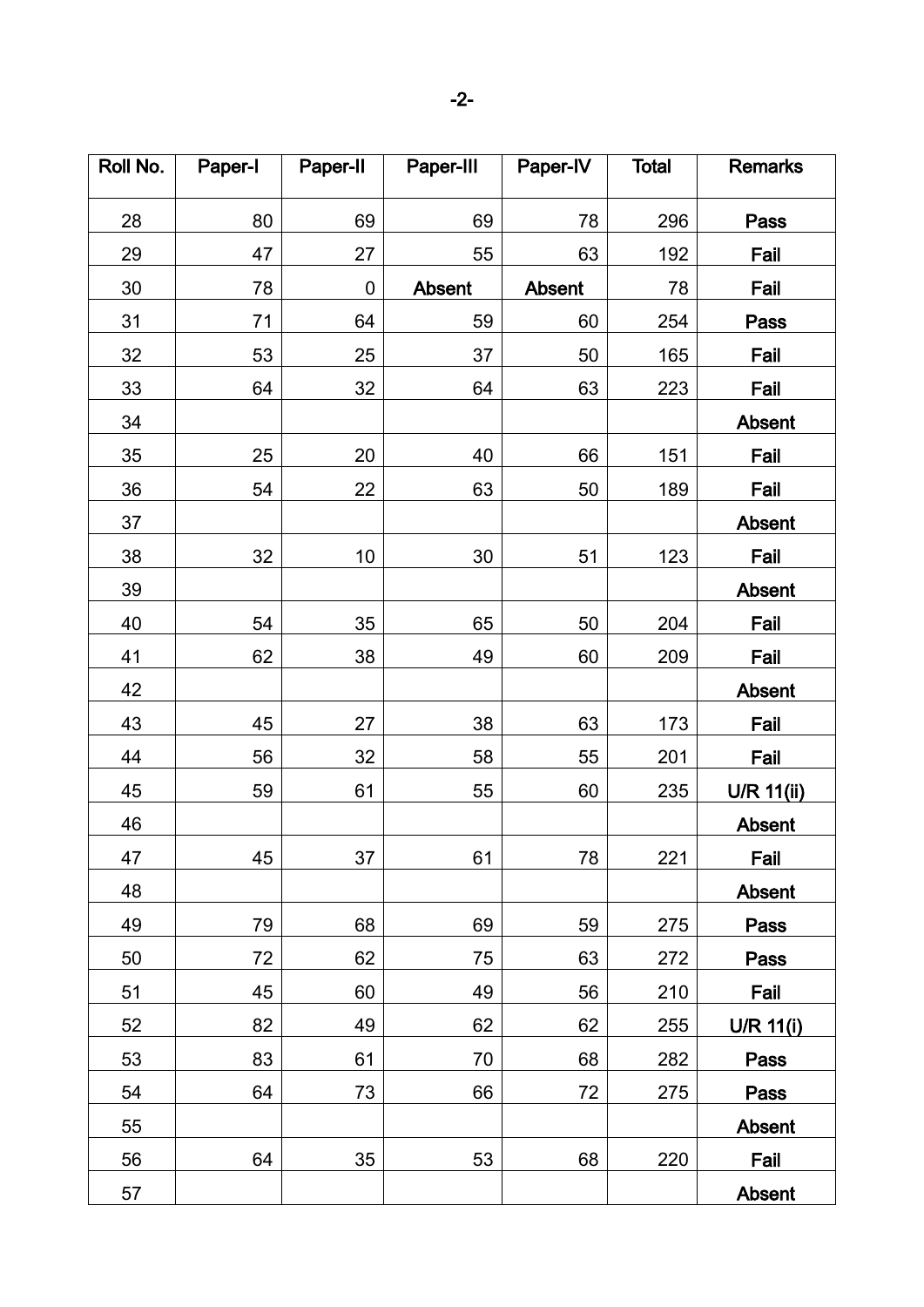| Roll No. | Paper-I | Paper-II | Paper-III | Paper-IV | <b>Total</b> | <b>Remarks</b>   |
|----------|---------|----------|-----------|----------|--------------|------------------|
| 58       | 59      | 75       | 68        | 66       | 268          | Pass             |
| 59       | 39      | 23       | Absent    | 55       | 117          | Fail             |
| 60       |         |          |           |          |              | Absent           |
| 61       | 67      | 68       | 63        | 47       | 245          | U/R 11(i)        |
| 62       | 92      | 37       | 68        | 71       | 268          | Fail             |
| 63       | 87      | 72       | 70        | 67       | 296          | Pass             |
| 64       |         |          |           |          |              | <b>Absent</b>    |
| 65       | 79      | 61       | 65        | 64       | 269          | Pass             |
| 66       | 97      | 69       | 77        | 80       | 323          | Pass             |
| 67       | 95      | 68       | 71        | 65       | 299          | Pass             |
| 68       | 51      | 39       | 51        | 46       | 187          | Fail             |
| 69       | 50      | 20       | 54        | 50       | 174          | Fail             |
| 70       | 88      | 66       | 71        | 76       | 301          | Pass             |
| 71       | 13      | 5        | 30        | 12       | 60           | Fail             |
| 72       | 53      | 72       | 67        | 61       | 253          | Pass             |
| 73       | 52      | 35       | 59        | 56       | 202          | Fail             |
| 74       |         |          |           |          |              | Absent           |
| 75       |         |          |           |          |              | Absent           |
| 76       |         |          |           |          |              | Absent           |
| 77       | 51      | 40       | 52        | 59       | 202          | Fail             |
| 78       |         |          |           |          |              | Absent           |
| 79       |         |          |           |          |              | Absent           |
| 80       | 45      | 30       | 40        | 44       | 159          | Fail             |
| 81       |         |          |           |          |              | <b>Absent</b>    |
| 82       |         |          |           |          |              | Absent           |
| 83       | 45      | 25       | 42        | 37       | 149          | Fail             |
| 84       | 71      | 40       | 47        | 42       | 200          | Fail             |
| 85       | 57      | 47       | 45        | 63       | 212          | Fail             |
| 86       | 70      | 50       | 60        | 66       | 246          | Pass             |
| 87       | 62      | 43       | 53        | 67       | 225          | <b>U/R 11(i)</b> |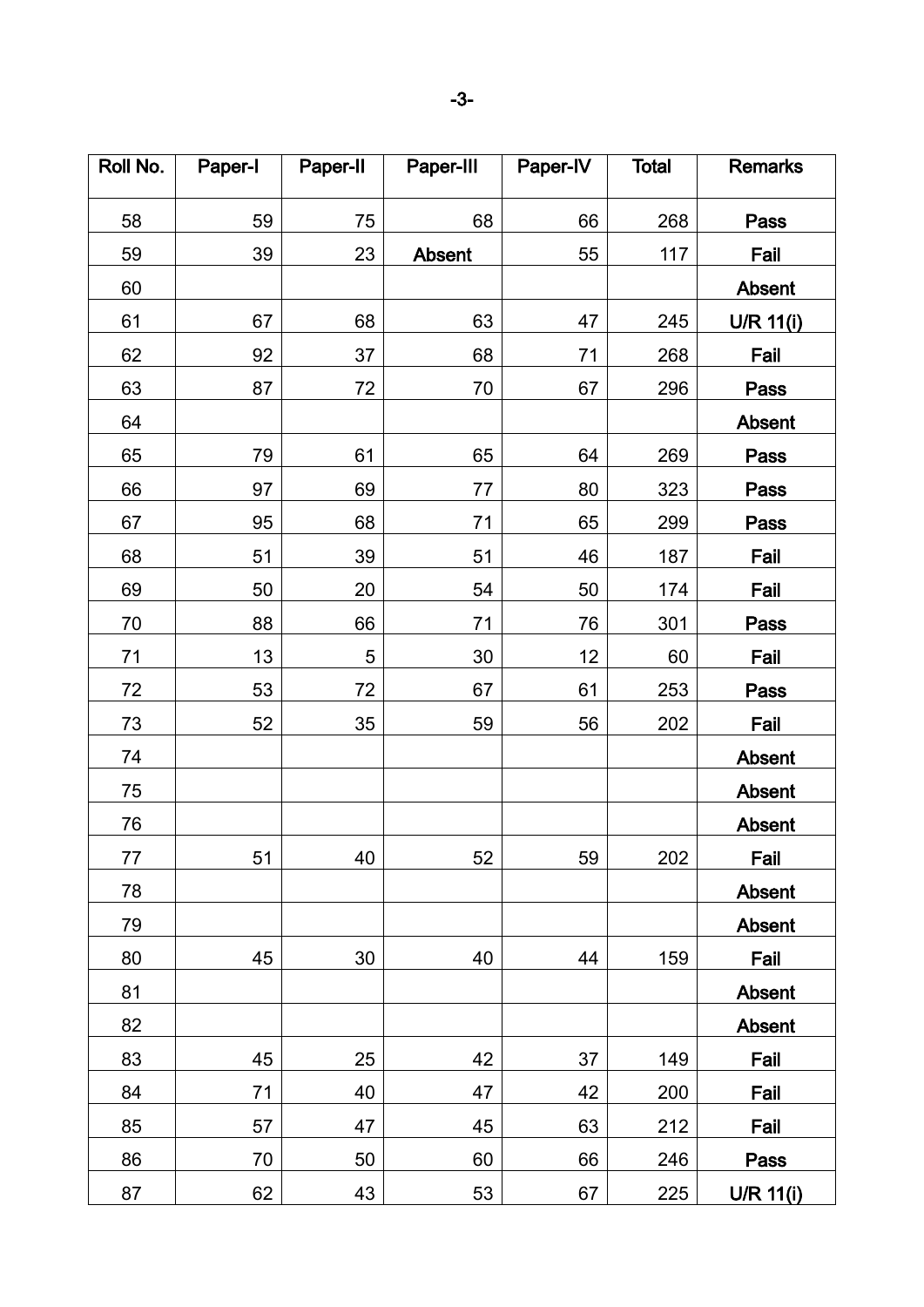| Roll No. | Paper-I | Paper-II | Paper-III | Paper-IV | <b>Total</b> | <b>Remarks</b> |
|----------|---------|----------|-----------|----------|--------------|----------------|
| 88       | 78      | 42       | 65        | 82       | 267          | U/R 11(i)      |
| 89       | 75      | 61       | 66        | 66       | 268          | Pass           |
| 90       | 62      | 33       | 43        | 55       | 193          | Fail           |
| 91       |         |          |           |          |              | <b>Absent</b>  |
| 92       |         |          |           |          |              | <b>Absent</b>  |
| 93       | 58      | 49       | 60        | 56       | 223          | Fail           |
| 94       | 75      | 66       | 81        | 68       | 290          | Pass           |
| 95       | 39      | 32       | 65        | 62       | 198          | Fail           |
| 96       | 55      | 44       | 57        | 52       | 208          | Fail           |
| 97       | 73      | 53       | 64        | 62       | 252          | Pass           |
| 98       |         |          |           |          |              | Absent         |
| 99       | 31      | 60       | 49        | 41       | 181          | Fail           |
| 100      | 55      | 61       | 51        | 42       | 209          | Fail           |
| 101      | 28      | 10       | 45        | 39       | 122          | Fail           |
| 102      | 63      | 62       | 62        | 56       | 243          | Pass           |
| 103      | 39      | 44       | 64        | 42       | 189          | Fail           |
| 104      | 73      | 62       | 66        | 57       | 258          | <b>Pass</b>    |
| 105      | 69      | 65       | 59        | 54       | 247          | <b>Pass</b>    |
| 106      |         |          |           |          |              | Absent         |
| 107      |         |          |           |          |              | <b>Absent</b>  |
| 108      |         |          |           |          |              | Absent         |
| 109      | 80      | 60       | 64        | 71       | 275          | Pass           |
| 110      | 51      | 37       | 61        | 51       | 200          | Fail           |
| 111      | 77      | 69       | 69        | 71       | 286          | <b>Pass</b>    |
| 112      |         |          |           |          |              | Absent         |
| 113      | 42      | 55       | 54        | 34       | 185          | Fail           |
| 114      | 75      | 45       | 78        | 69       | 267          | $U/R$ 11(i)    |
| 115      | 50      | 47       | 44        | 55       | 196          | Fail           |
| 116      | 69      | 63       | 59        | 56       | 247          | Pass           |
| 117      | 69      | 46       | 59        | 71       | 245          | U/R 11(i)      |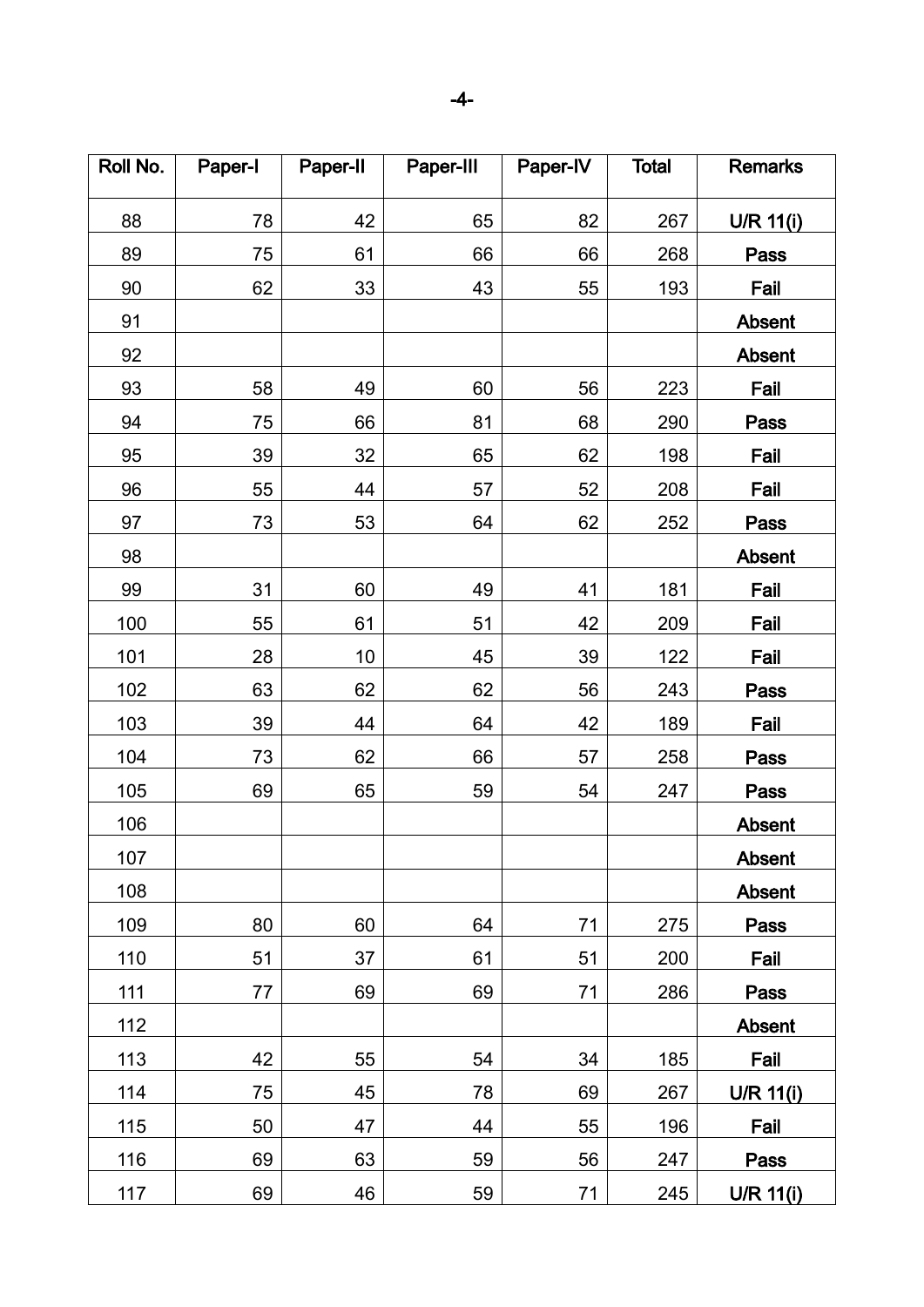| Roll No. | Paper-I | Paper-II | Paper-III | Paper-IV | <b>Total</b> | <b>Remarks</b> |
|----------|---------|----------|-----------|----------|--------------|----------------|
| 118      | 55      | 39       | 56        | 51       | 201          | Fail           |
| 119      | 50      | 47       | 56        | 50       | 203          | Fail           |
| 120      | 64      | 65       | 63        | 54       | 246          | Pass           |
| 121      | 27      | 30       | 51        | 41       | 149          | Fail           |
| 122      | 96      | 69       | 76        | 81       | 322          | Pass           |
| 123      | 69      | 61       | 74        | 67       | 271          | <b>Pass</b>    |
| 124      | 74      | 60       | 61        | 57       | 252          | Pass           |
| 125      |         |          |           |          |              | Absent         |
| 126      | 77      | 35       | 54        | 53       | 219          | Fail           |
| 127      |         |          |           |          |              | <b>Absent</b>  |
| 128      |         |          |           |          |              | <b>Absent</b>  |
| 129      | 76      | 64       | 67        | 63       | 270          | Pass           |
| 130      | 78      | 68       | 61        | 52       | 259          | <b>Pass</b>    |
| 131      | 59      | 55       | 53        | 51       | 218          | U/R 11(ii)     |
| 132      | 35      | 30       | 46        | 52       | 163          | Fail           |
| 133      |         |          |           |          |              | Absent         |
| 134      | 69      | 75       | 60        | 44       | 248          | U/R 11(i)      |
| 135      | 88      | 55       | 68        | 66       | 277          | <b>Pass</b>    |
| 136      | 75      | 53       | 44        | 55       | 227          | U/R 11(i)      |
| 137      |         |          |           |          |              | Absent         |
| 138      |         |          |           |          |              | Absent         |
| 139      | 83      | 60       | 74        | 67       | 284          | Pass           |
| 140      | 74      | 67       | 64        | 49       | 254          | U/R 11(i)      |
| 141      | 23      | 40       | 45        | 56       | 164          | Fail           |
| 142      | 85      | 66       | 70        | 71       | 292          | Pass           |
| 143      |         |          |           |          |              | <b>Absent</b>  |
| 144      | 19      | 10       | 32        | 21       | 82           | Fail           |
| 145      |         |          |           |          |              | Absent         |
| 146      | 35      | 20       | 51        | 50       | 156          | Fail           |
| 147      |         |          |           |          |              | Absent         |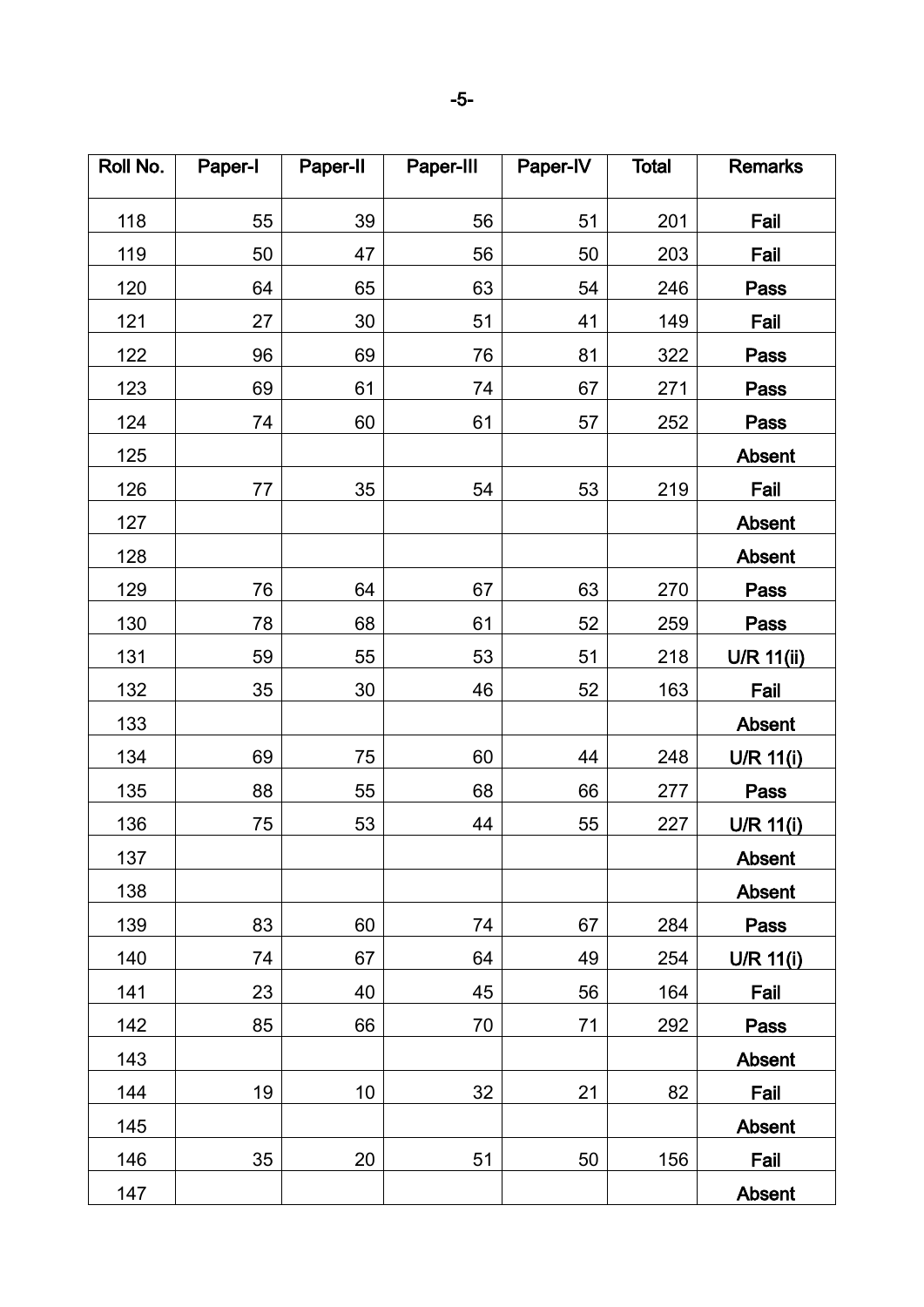| Roll No. | Paper-I | Paper-II | Paper-III | Paper-IV | <b>Total</b> | <b>Remarks</b>    |
|----------|---------|----------|-----------|----------|--------------|-------------------|
| 148      | 96      | 64       | 68        | 57       | 285          | Pass              |
| 149      | 79      | 66       | 72        | 61       | 278          | <b>Pass</b>       |
| 150      | 88      | 65       | 75        | 72       | 300          | <b>Pass</b>       |
| 151      | 72      | 52       | 50        | 50       | 224          | <b>U/R 11(ii)</b> |
| 152      | 28      | 30       | 38        | 40       | 136          | Fail              |
| 153      | 86      | 72       | 73        | 70       | 301          | <b>Pass</b>       |
| 154      | 69      | 63       | 65        | 63       | 260          | <b>Pass</b>       |
| 155      | 9       | 18       | 17        | 46       | 90           | Fail              |
| 156      | 50      | 32       | 56        | 38       | 176          | Fail              |
| 157      | 63      | 26       | 51        | 62       | 202          | Fail              |
| 158      | 31      | 13       | 42        | 49       | 135          | Fail              |
| 159      | 50      | 38       | 62        | 39       | 189          | Fail              |
| 160      | 91      | 61       | 73        | 77       | 302          | <b>Pass</b>       |
| 161      | 88      | 67       | 75        | 67       | 297          | <b>Pass</b>       |
| 162      | 58      | 61       | 72        | 55       | 246          | Pass              |
| 163      | 47      | 43       | 60        | 45       | 195          | Fail              |
| 164      |         |          |           |          |              | <b>Absent</b>     |
| 165      | 21      | 15       | 8         | 36       | 80           | Fail              |
| 166      | 24      | 30       | 62        | 60       | 176          | Fail              |
| 167      |         |          |           |          |              | <b>Absent</b>     |
| 168      |         |          |           |          |              | Absent            |
| 169      | 9       | 20       | 5         | 31       | 65           | Fail              |
| 170      |         |          |           |          |              | Absent            |
| 171      | 56      | 34       | 27        | 51       | 168          | Fail              |
| 172      | 64      | 37       | 73        | 57       | 231          | Fail              |
| 173      | 87      | 45       | 69        | 53       | 254          | U/R $11(i)$       |
| 174      | 71      | 45       | 64        | 51       | 231          | U/R $11(i)$       |
| 175      | 86      | 63       | 76        | 68       | 293          | Pass              |
| 176      | 69      | 47       | 77        | 60       | 253          | U/R 11(i)         |
| 177      | 76      | 44       | 61        | 66       | 247          | U/R 11(i)         |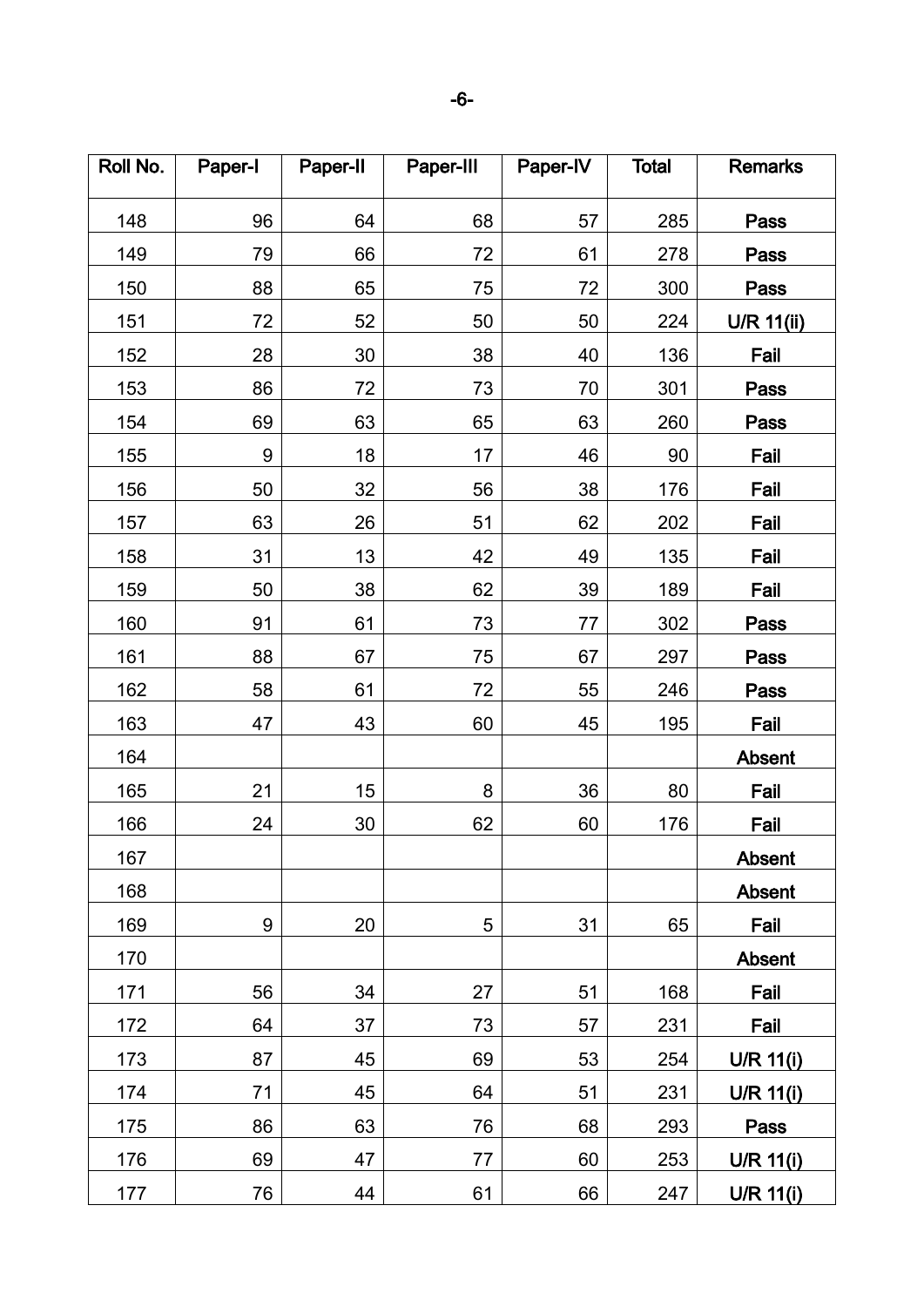| Roll No. | Paper-I | Paper-II | Paper-III | Paper-IV | <b>Total</b> | <b>Remarks</b> |
|----------|---------|----------|-----------|----------|--------------|----------------|
| 178      | 74      | 49       | 61        | 68       | 252          | $U/R$ 11(i)    |
| 179      | 59      | 46       | 53        | 51       | 209          | Fail           |
| 180      | 62      | 31       | 52        | 39       | 184          | Fail           |
| 181      | 61      | 43       | 71        | 57       | 232          | U/R 11(i)      |
| 182      | 84      | 55       | 57        | 74       | 270          | <b>Pass</b>    |
| 183      |         |          |           |          |              | Absent         |
| 184      | 87      | 61       | 65        | 82       | 295          | Pass           |
| 185      | 18      | 34       | 49        | 52       | 153          | Fail           |
| 186      | 51      | 52       | 61        | 38       | 202          | Fail           |
| 187      |         |          |           |          |              | <b>Absent</b>  |
| 188      | 58      | 52       | 57        | 59       | 226          | U/R 11(ii)     |
| 189      | 83      | 52       | 63        | 73       | 271          | <b>Pass</b>    |
| 190      | 24      | 15       | 30        | 20       | 89           | Fail           |
| 191      | 63      | 61       | 68        | 58       | 250          | <b>Pass</b>    |
| 192      | 79      | 60       | 64        | 67       | 270          | <b>Pass</b>    |
| 193      | 83      | 66       | 79        | 75       | 303          | <b>Pass</b>    |
| 194      | 68      | 53       | 58        | 61       | 240          | Pass           |
| 195      | 77      | 40       | 64        | 62       | 243          | U/R 11(i)      |
| 196      |         |          |           |          |              | <b>Absent</b>  |
| 197      | 44      | 40       | 64        | 49       | 197          | Fail           |
| 198      | 85      | 61       | 66        | 55       | 267          | Pass           |
| 199      | 56      | 40       | 49        | 53       | 198          | Fail           |
| 200      | 81      | 65       | 54        | 47       | 247          | U/R 11(i)      |
| 201      |         |          |           |          |              | Absent         |
| 202      | 65      | 56       | 48        | 42       | 211          | Fail           |
| 203      | 55      | 56       | 64        | 60       | 235          | $U/R$ 11(ii)   |
| 204      |         |          |           |          |              | Absent         |
| 205      | 34      | 49       | 52        | 42       | 177          | Fail           |
| 206      | 51      | 51       | 46        | 48       | 196          | Fail           |
| 207      | 25      | 57       | 61        | 44       | 187          | Fail           |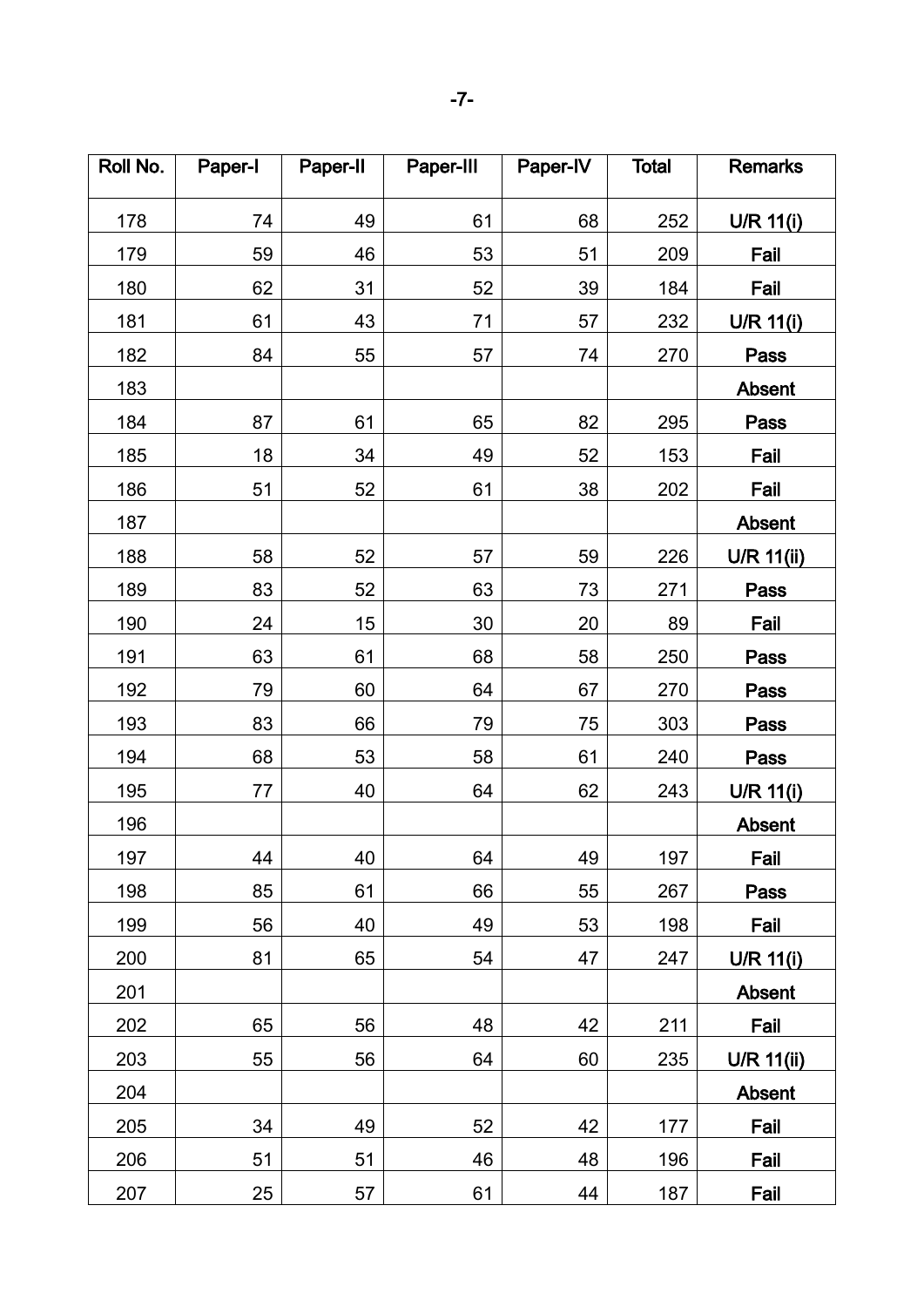| Roll No. | Paper-I | Paper-II | Paper-III | Paper-IV | <b>Total</b> | <b>Remarks</b> |
|----------|---------|----------|-----------|----------|--------------|----------------|
| 208      | 65      | 49       | 66        | 67       | 247          | $U/R$ 11(i)    |
| 209      |         |          |           |          |              | Absent         |
| 210      | 76      | 66       | 73        | 46       | 261          | U/R 11(i)      |
| 211      | 61      | 62       | 60        | 44       | 227          | U/R 11(i)      |
| 212      | 78      | 73       | 72        | 56       | 279          | <b>Pass</b>    |
| 213      |         |          |           |          |              | Absent         |
| 214      | 55      | 30       | 62        | 47       | 194          | Fail           |
| 215      | 53      | 60       | 47        | 67       | 227          | U/R 11(i)      |
| 216      | 80      | 60       | 63        | 74       | 277          | <b>Pass</b>    |
| 217      | 83      | 62       | 74        | 65       | 284          | Pass           |
| 218      | 80      | 64       | 69        | 68       | 281          | Pass           |
| 219      | 87      | 57       | 74        | 75       | 293          | <b>Pass</b>    |
| 220      | 90      | 62       | 71        | 76       | 299          | Pass           |
| 221      |         |          |           |          |              | <b>Absent</b>  |
| 222      | 81      | 62       | 56        | 55       | 254          | <b>Pass</b>    |
| 223      | 38      | 31       | Absent    | Absent   | 69           | Fail           |
| 224      | 73      | 60       | 81        | 73       | 287          | Pass           |
| 225      | 55      | 56       | 49        | 61       | 221          | Fail           |
| 226      | 62      | 55       | 69        | 54       | 240          | Pass           |
| 227      | 60      | 54       | 71        | 55       | 240          | <b>Pass</b>    |
| 228      | 50      | 43       | 44        | 50       | 187          | Fail           |
| 229      | 88      | 58       | 69        | 60       | 275          | Pass           |
| 230      | 35      | 54       | 40        | 48       | 177          | Fail           |
| 231      | 31      | 49       | 45        | 49       | 174          | Fail           |
| 232      | 81      | 67       | 72        | 67       | 287          | Pass           |
| 233      |         |          |           |          |              | <b>Absent</b>  |
| 234      | 67      | 66       | 74        | 58       | 265          | Pass           |
| 235      | 76      | 67       | 64        | 60       | 267          | Pass           |
| 236      |         |          |           |          |              | <b>Absent</b>  |
| 237      | 40      | 49       | 55        | 52       | 196          | Fail           |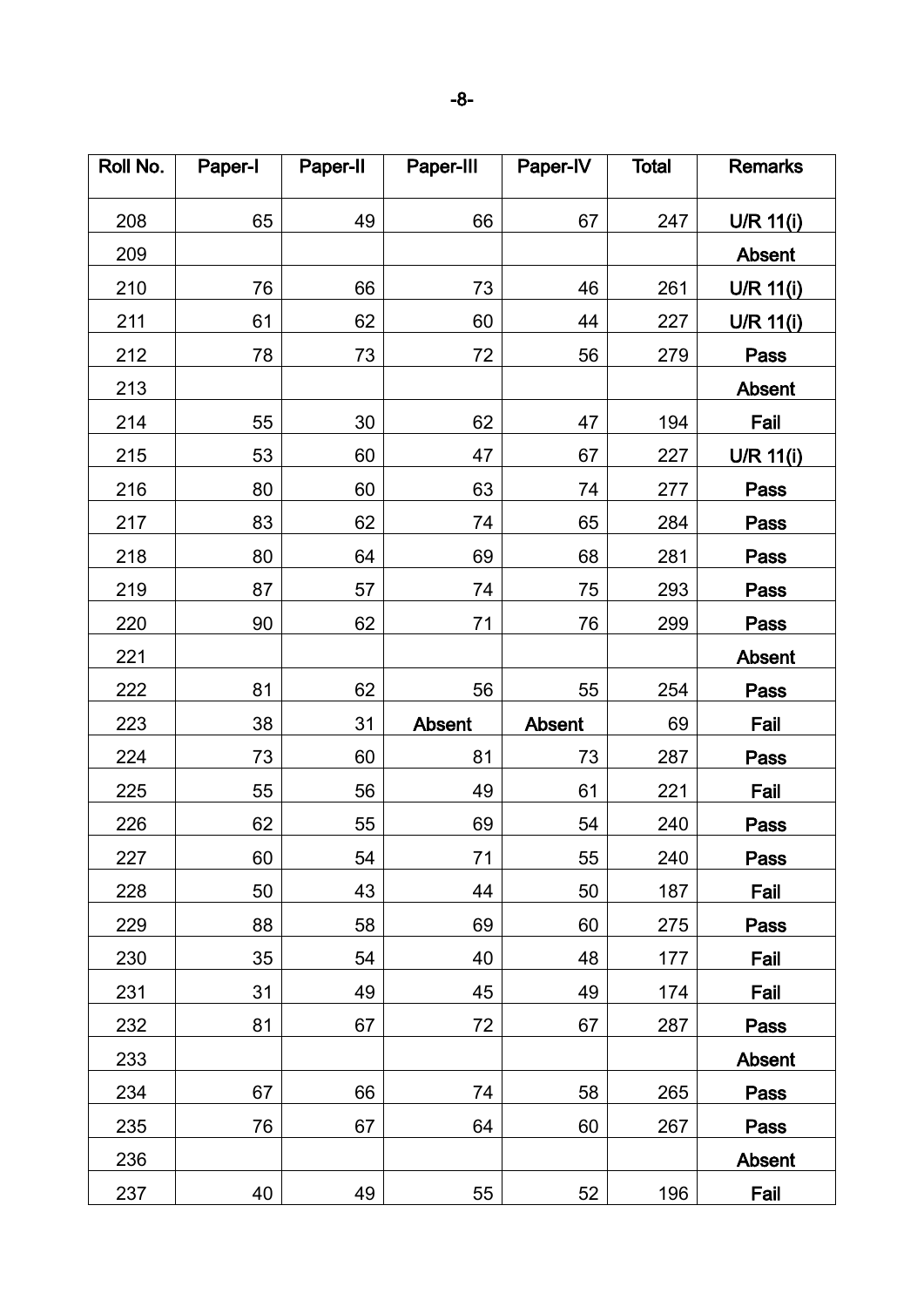| Roll No. | Paper-I | Paper-II | Paper-III | Paper-IV | <b>Total</b> | <b>Remarks</b>   |
|----------|---------|----------|-----------|----------|--------------|------------------|
| 238      | 51      | 39       | 59        | 27       | 176          | Fail             |
| 239      | 28      | Absent   | 45        | Absent   | 73           | Fail             |
| 240      | 44      | 57       | 64        | 47       | 212          | Fail             |
| 241      | 75      | 59       | 69        | 62       | 265          | Pass             |
| 242      |         |          |           |          |              | Absent           |
| 243      | 22      | 36       | 42        | 45       | 145          | Fail             |
| 244      |         |          |           |          |              | Absent           |
| 245      | 79      | 61       | 61        | 61       | 262          | Pass             |
| 246      | 61      | 62       | 58        | 49       | 230          | <b>U/R 11(i)</b> |
| 247      | 64      | 62       | 61        | 64       | 251          | Pass             |
| 248      | 63      | 66       | 67        | 61       | 257          | Pass             |
| 249      | 74      | 64       | 59        | 50       | 247          | <b>Pass</b>      |
| 250      | 67      | 60       | 61        | 53       | 241          | Pass             |
| 251      | 80      | 64       | 66        | 79       | 289          | <b>Pass</b>      |
| 252      | 86      | 60       | 66        | 55       | 267          | Pass             |
| 253      | 68      | 58       | 73        | 67       | 266          | Pass             |
| 254      | 90      | 61       | 77        | 73       | 301          | Pass             |
| 255      | 91      | 60       | 70        | 71       | 292          | <b>Pass</b>      |
| 256      | 39      | 46       | 36        | 33       | 154          | Fail             |
| 257      | 55      | 54       | 64        | 55       | 228          | U/R 11(ii)       |
| 258      | 10      | 38       | 14        | 41       | 103          | Fail             |
| 259      | 56      | 60       | 58        | 66       | 240          | Pass             |
| 260      | 74      | 59       | 70        | 65       | 268          | Pass             |
| 261      | 72      | 60       | 64        | 50       | 246          | <b>Pass</b>      |
| 262      | 65      | 63       | 59        | 57       | 244          | Pass             |
| 263      | 87      | 60       | 74        | 70       | 291          | Pass             |
| 264      | 25      | 42       | 30        | 40       | 137          | Fail             |
| 265      | 33      | 49       | 25        | 35       | 142          | Fail             |
| 266      | 91      | 64       | 75        | 75       | 305          | Pass             |
| 267      | 31      | 46       | 45        | 46       | 168          | Fail             |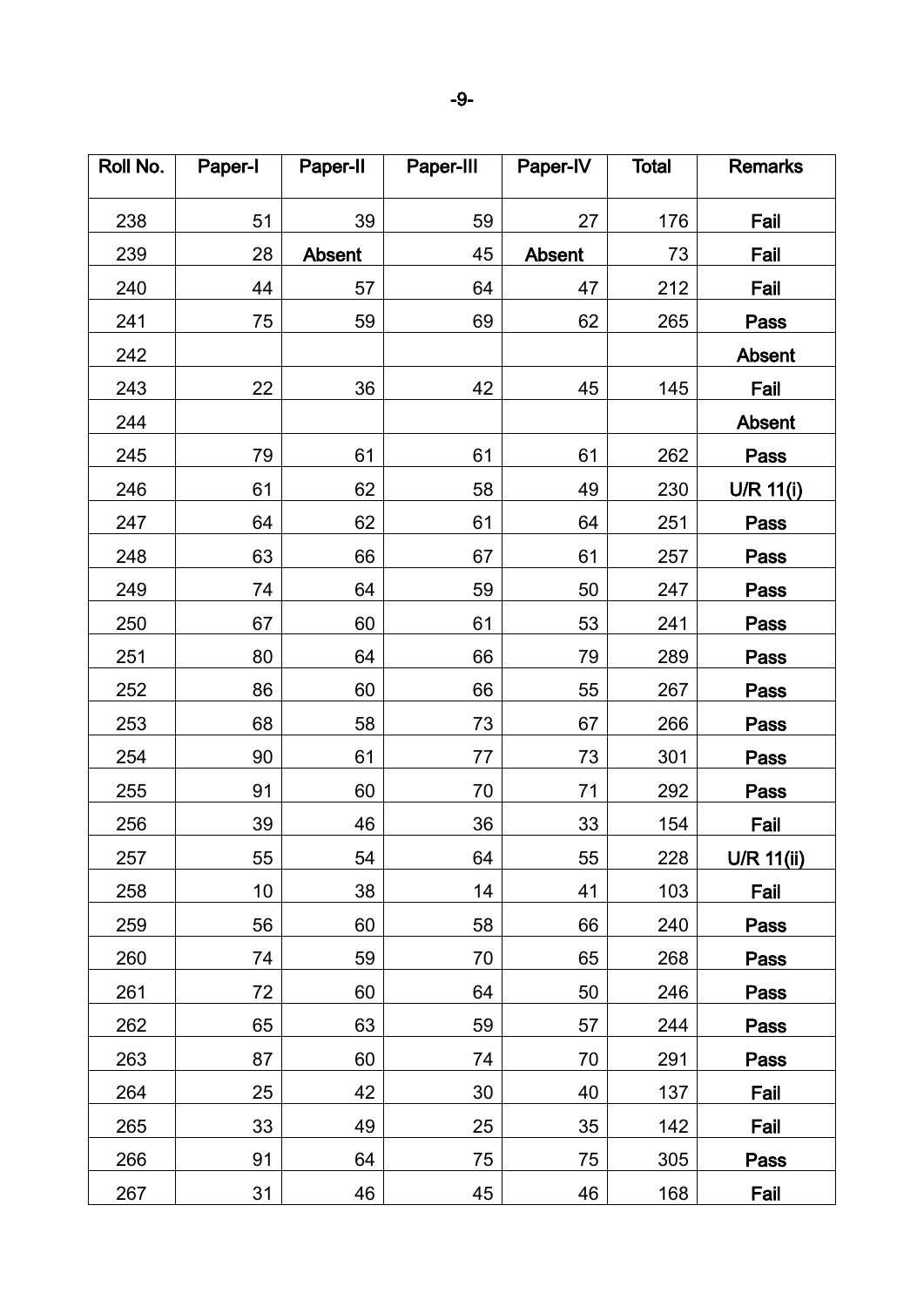| Roll No. | Paper-I | Paper-II | Paper-III | Paper-IV      | <b>Total</b> | <b>Remarks</b>    |
|----------|---------|----------|-----------|---------------|--------------|-------------------|
| 268      | 92      | 60       | 73        | 80            | 305          | Pass              |
| 269      | 78      | 42       | 34        | 47            | 201          | Fail              |
| 270      | 92      | 62       | 69        | 73            | 296          | Pass              |
| 271      |         |          |           |               |              | Absent            |
| 272      | 45      | 39       | 47        | 35            | 166          | Fail              |
| 273      | 32      | 57       | 59        | 70            | 218          | Fail              |
| 274      | 63      | 51       | 58        | 51            | 223          | U/R 11(ii)        |
| 275      | 72      | 60       | 50        | 48            | 230          | $U/R$ 11(i)       |
| 276      | 69      | 55       | 58        | 53            | 235          | <b>U/R 11(ii)</b> |
| 277      |         |          |           |               |              | Absent            |
| 278      | 85      | 60       | 66        | 66            | 277          | Pass              |
| 279      | 33      | 48       | Absent    | Absent        | 81           | Fail              |
| 280      | 45      | 45       | 57        | 45            | 192          | Fail              |
| 281      | 92      | 68       | 75        | 72            | 307          | <b>Pass</b>       |
| 282      | 25      | 27       | 45        | 21            | 118          | Fail              |
| 283      | 70      | 58       | 57        | 55            | 240          | Pass              |
| 284      | 86      | 65       | 72        | 60            | 283          | Pass              |
| 285      |         |          |           |               |              | <b>Absent</b>     |
| 286      |         |          |           |               |              | Absent            |
| 287      |         |          |           |               |              | <b>Absent</b>     |
| 288      | 71      | 57       | 71        | 62            | 261          | Pass              |
| 289      | 68      | 60       | 64        | 54            | 246          | Pass              |
| 290      | 40      | 54       | Absent    | <b>Absent</b> | 94           | Fail              |
| 291      | 59      | 51       | 61        | 55            | 226          | U/R 11(ii)        |
| 292      | 94      | 60       | 66        | 72            | 292          | Pass              |
| 293      | 70      | 60       | 70        | 67            | 267          | Pass              |
| 294      | 60      | 40       | 62        | 50            | 212          | Fail              |
| 295      | 50      | 56       | 65        | 49            | 220          | Fail              |
| 296      | 66      | 59       | 69        | 63            | 257          | Pass              |
| 297      | 77      | 54       | 46        | 52            | 229          | U/R 11(i)         |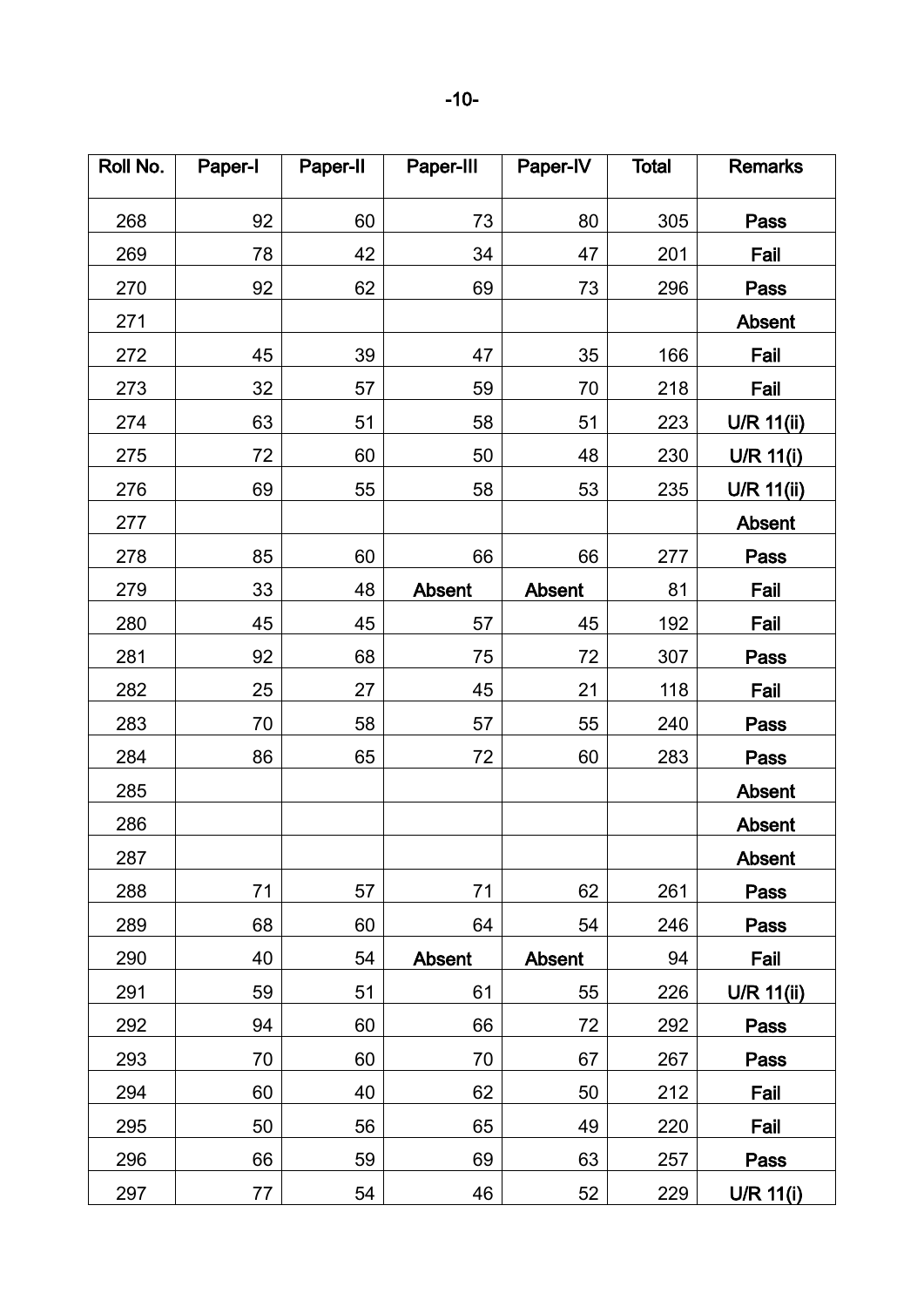| Roll No. | Paper-I | Paper-II | Paper-III | Paper-IV | <b>Total</b> | <b>Remarks</b> |
|----------|---------|----------|-----------|----------|--------------|----------------|
| 298      | 91      | 61       | 68        | 64       | 284          | Pass           |
| 299      |         |          |           |          |              | <b>Absent</b>  |
| 300      |         |          |           |          |              | <b>Absent</b>  |
| 301      | 86      | 56       | 65        | 66       | 273          | Pass           |
| 302      |         |          |           |          |              | <b>Absent</b>  |
| 303      | 37      | 20       | 59        | 42       | 158          | Fail           |
| 304      | 57      | 60       | 71        | 54       | 242          | Pass           |
| 305      | 84      | 63       | 63        | 67       | 277          | <b>Pass</b>    |
| 306      | 69      | 59       | 67        | 54       | 249          | Pass           |
| 307      | 80      | 64       | 55        | 67       | 266          | <b>Pass</b>    |
| 308      | 50      | 60       | 54        | 39       | 203          | Fail           |
| 309      |         |          |           |          |              | <b>Absent</b>  |
| 310      | 66      | 60       | 54        | 64       | 244          | Pass           |
| 311      |         |          |           |          |              | <b>Absent</b>  |
| 312      | 73      | 60       | 71        | 44       | 248          | U/R 11(i)      |
| 313      | 56      | 43       | 73        | 51       | 223          | U/R 11(i)      |
| 314      | 50      | 51       | 48        | 45       | 194          | Fail           |
| 315      | 68      | 61       | 50        | 71       | 250          | Pass           |
| 316      | 63      | 52       | 58        | 47       | 220          | Fail           |
| 317      | 77      | 56       | 67        | 69       | 269          | Pass           |
| 318      |         |          |           |          |              | Absent         |
| 319      | 70      | 61       | 62        | 55       | 248          | Pass           |
| 320      | 31      | 52       | 42        | 38       | 163          | Fail           |
| 321      | 52      | 53       | 62        | 61       | 228          | $U/R$ 11(ii)   |
| 322      | 72      | 56       | 48        | 44       | 220          | Fail           |
| 323      | 79      | 62       | 72        | 75       | 288          | Pass           |
| 324      | 24      | 44       | 41        | 46       | 155          | Fail           |
| 325      | 50      | 41       | 54        | 50       | 195          | Fail           |
| 326      | 73      | 58       | 71        | 71       | 273          | Pass           |
| 327      |         |          |           |          |              | Absent         |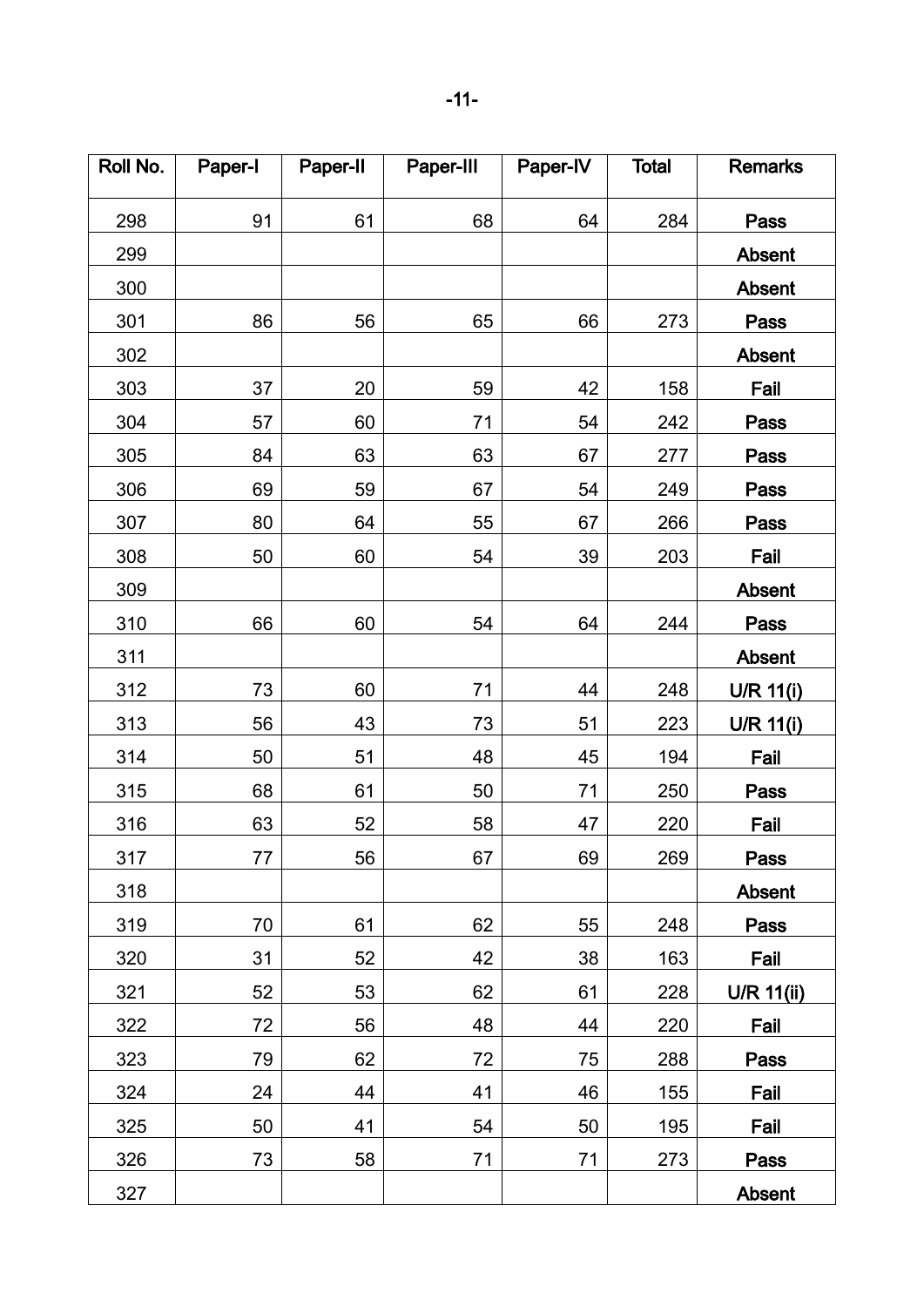| Roll No. | Paper-I | Paper-II      | Paper-III     | Paper-IV      | <b>Total</b> | <b>Remarks</b>    |
|----------|---------|---------------|---------------|---------------|--------------|-------------------|
| 328      |         |               |               |               |              | Absent            |
| 329      | 4       | 20            | 16            | 27            | 67           | Fail              |
| 330      | 75      | 63            | 65            | 64            | 267          | Pass              |
| 331      | 60      | 60            | 53            | 50            | 223          | <b>U/R 11(ii)</b> |
| 332      |         |               |               |               |              | Absent            |
| 333      | 77      | 64            | 62            | 57            | 260          | Pass              |
| 334      | 32      | <b>Absent</b> | <b>Absent</b> | <b>Absent</b> | 32           | Fail              |
| 335      |         |               |               |               |              | Absent            |
| 336      | 78      | 68            | 73            | 69            | 288          | Pass              |
| 337      | 43      | 60            | 51            | 53            | 207          | Fail              |
| 338      | 50      | 36            | 37            | 38            | 161          | Fail              |
| 339      | 83      | 60            | 57            | 58            | 258          | <b>Pass</b>       |
| 340      | 55      | 22            | Absent        | <b>Absent</b> | 77           | Fail              |
| 341      | 78      | 60            | 62            | 68            | 268          | Pass              |
| 342      | 62      | 68            | 56            | 60            | 246          | Pass              |
| 343      | 72      | 63            | 49            | 58            | 242          | U/R 11(i)         |
| 344      | 40      | 56            | 47            | 50            | 193          | Fail              |
| 345      |         |               |               |               |              | <b>Absent</b>     |
| 346      | 27      | 20            | 28            | 23            | 98           | Fail              |
| 347      | 38      | 42            | 59            | 50            | 189          | Fail              |
| 348      | 71      | 60            | 56            | 56            | 243          | Pass              |
| 349      | 67      | 72            | 53            | 62            | 254          | Pass              |
| 350      | 30      | 0             | 10            | 33            | 73           | Fail              |
| 351      |         |               |               |               |              | Absent            |
| 352      | 32      | 33            | 54            | 35            | 154          | Fail              |
| 353      | 91      | 63            | 63            | 76            | 293          | Pass              |
| 354      | 67      | 44            | 62            | 60            | 233          | $U/R$ 11(i)       |
| 355      |         |               |               |               |              | Absent            |
| 356      | 91      | 65            | 60            | 79            | 295          | Pass              |
| 357      |         |               |               |               |              | <b>Absent</b>     |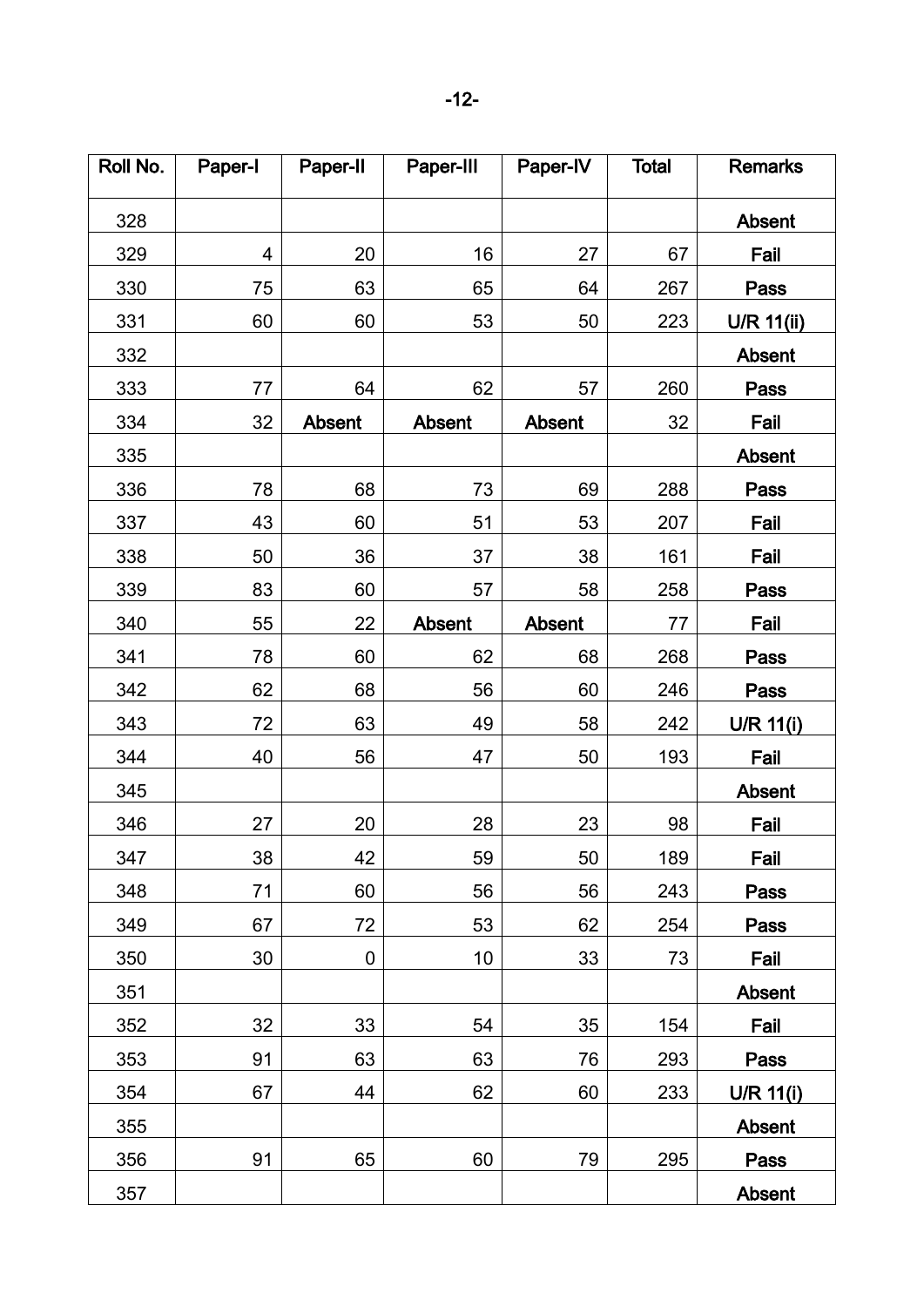| Roll No. | Paper-I | Paper-II | Paper-III | Paper-IV | <b>Total</b> | <b>Remarks</b> |
|----------|---------|----------|-----------|----------|--------------|----------------|
| 358      |         |          |           |          |              | Absent         |
| 359      | 45      | 46       | 45        | 50       | 186          | Fail           |
| 360      | 42      | 55       | 49        | 45       | 191          | Fail           |
| 361      | 78      | 56       | 59        | 65       | 258          | Pass           |
| 362      | 75      | 75       | 66        | 65       | 281          | Pass           |
| 363      |         |          |           |          |              | Absent         |
| 364      | 77      | 62       | 58        | 59       | 256          | <b>Pass</b>    |
| 365      | 30      | 25       | 36        | 37       | 128          | Fail           |
| 366      | 45      | 51       | 44        | 52       | 192          | Fail           |
| 367      | 39      | 44       | 44        | 51       | 178          | Fail           |
| 368      | 55      | 61       | 52        | 43       | 211          | Fail           |
| 369      | 73      | 60       | 50        | 58       | 241          | Pass           |
| 370      | 40      | 60       | 48        | 39       | 187          | Fail           |
| 371      | 51      | 45       | 60        | 42       | 198          | Fail           |
| 372      | 45      | 60       | 50        | 54       | 209          | Fail           |
| 373      | 60      | 60       | 51        | 52       | 223          | U/R 11(ii)     |
| 374      | 45      | 43       | 46        | 45       | 179          | Fail           |
| 375      | 41      | 28       | 53        | 50       | 172          | Fail           |
| 376      | 58      | 67       | 50        | 46       | 221          | Fail           |
| 377      | 84      | 60       | 53        | 59       | 256          | Pass           |
| 378      |         |          |           |          |              | Absent         |
| 379      |         |          |           |          |              | Absent         |
| 380      | 65      | 60       | 56        | 50       | 231          | U/R 11(ii)     |
| 381      | 66      | 78       | 59        | 63       | 266          | Pass           |
| 382      |         |          |           |          |              | Absent         |
| 383      |         |          |           |          |              | Absent         |
| 384      |         |          |           |          |              | Absent         |
| 385      | 32      | 62       | 49        | 41       | 184          | Fail           |
| 386      | 62      | 60       | 58        | 60       | 240          | Pass           |
| 387      | 72      | 50       | 43        | 50       | 215          | Fail           |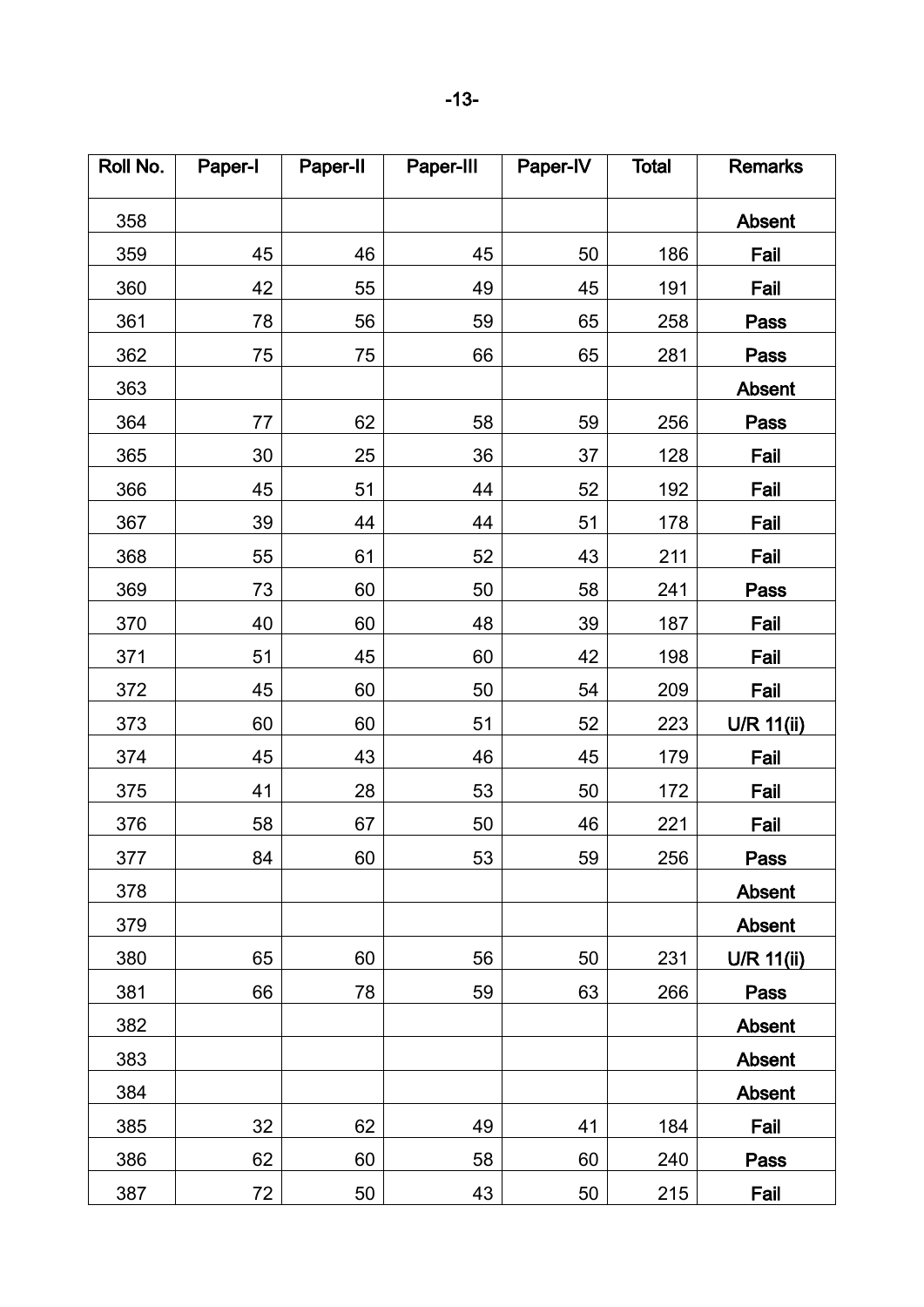| Roll No. | Paper-I | Paper-II      | Paper-III     | Paper-IV      | <b>Total</b> | <b>Remarks</b> |
|----------|---------|---------------|---------------|---------------|--------------|----------------|
| 388      | 40      | 61            | 44            | 44            | 189          | Fail           |
| 389      | 76      | 60            | 55            | 62            | 253          | <b>Pass</b>    |
| 390      |         |               |               |               |              | Absent         |
| 391      |         |               |               |               |              | <b>Absent</b>  |
| 392      | 60      | 55            | 50            | 54            | 219          | U/R 11(ii)     |
| 393      |         |               |               |               |              | Absent         |
| 394      |         |               |               |               |              | Absent         |
| 395      |         |               |               |               |              | Absent         |
| 396      | 82      | 56            | 61            | 73            | 272          | Pass           |
| 397      | 35      | 53            | 38            | 43            | 169          | Fail           |
| 398      | 51      | 54            | 48            | 34            | 187          | Fail           |
| 399      | 58      | 51            | 41            | 61            | 211          | Fail           |
| 400      | 59      | 56            | 48            | 64            | 227          | Fail           |
| 401      | 60      | 52            | 52            | 59            | 223          | U/R 11(ii)     |
| 402      | 66      | 56            | 46            | 70            | 238          | U/R 11(i)      |
| 403      | 44      | 50            | 45            | 57            | 196          | Fail           |
| 404      | 50      | 55            | 49            | 62            | 216          | Fail           |
| 405      | 50      | 58            | 50            | 63            | 221          | U/R 11(ii)     |
| 406      | 34      | 51            | 36            | 38            | 159          | Fail           |
| 407      |         |               |               |               |              | <b>Absent</b>  |
| 408      |         |               |               |               |              | Absent         |
| 409      | 41      | 56            | 48            | 40            | 185          | Fail           |
| 410      | 50      | <b>Absent</b> | <b>Absent</b> | <b>Absent</b> | 50           | Fail           |
| 411      |         |               |               |               |              | <b>Absent</b>  |
| 412      | 27      | 44            | 35            | 36            | 142          | Fail           |
| 413      |         |               |               |               |              | Absent         |
| 414      | 45      | 51            | 58            | 64            | 218          | Fail           |
| 415      | 65      | 60            | 59            | 58            | 242          | <b>Pass</b>    |
| 416      | 35      | 49            | 50            | 41            | 175          | Fail           |
| 417      | 58      | 61            | 59            | 55            | 233          | $U/R$ 11(ii)   |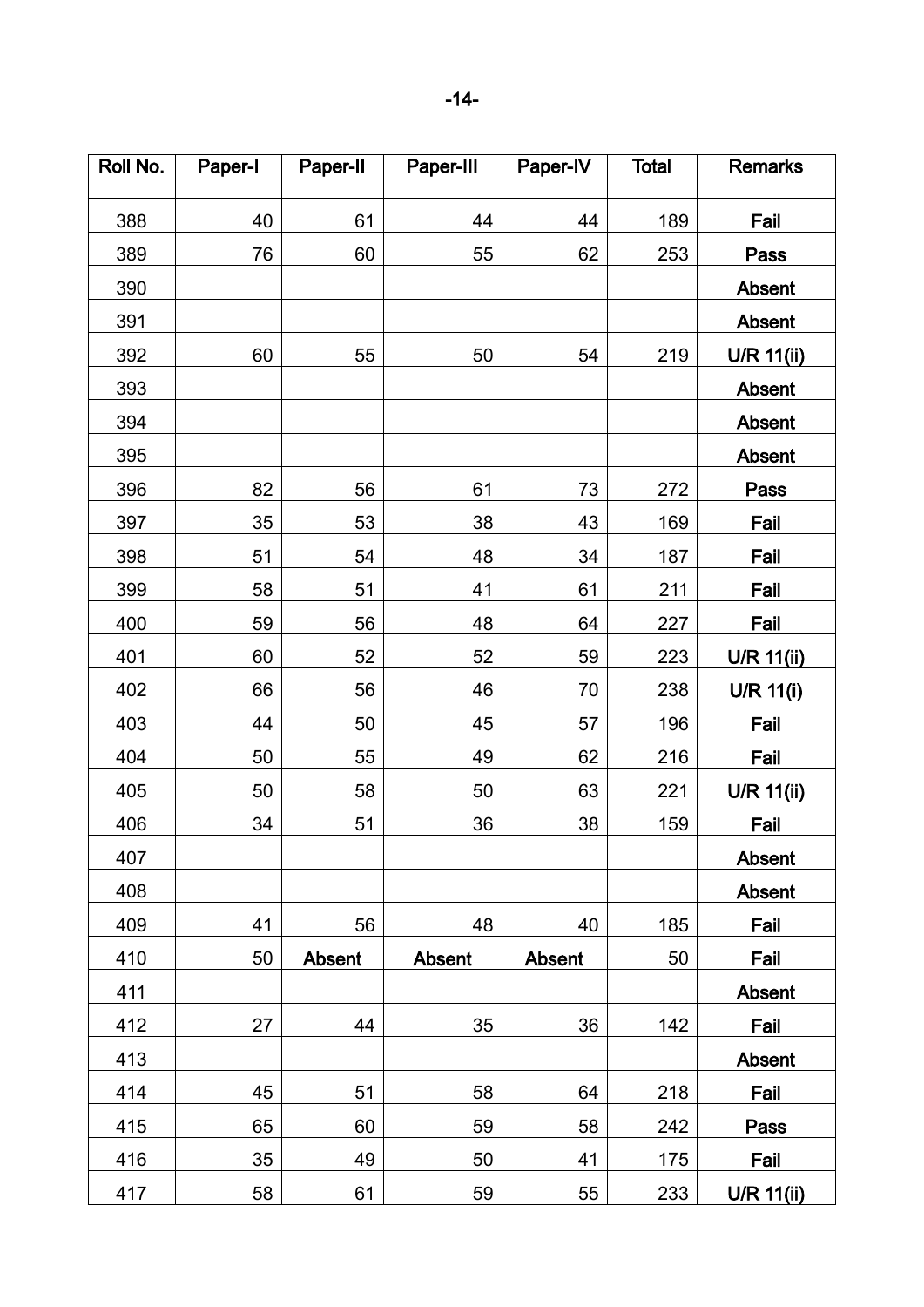| Roll No. | Paper-I | Paper-II | Paper-III | Paper-IV      | <b>Total</b> | <b>Remarks</b>    |
|----------|---------|----------|-----------|---------------|--------------|-------------------|
| 418      | 55      | 54       | 53        | 53            | 215          | <b>U/R 11(ii)</b> |
| 419      |         |          |           |               |              | <b>Absent</b>     |
| 420      | 50      | 57       | 48        | 54            | 209          | Fail              |
| 421      |         |          |           |               |              | Absent            |
| 422      |         |          |           |               |              | <b>Absent</b>     |
| 423      | 57      | 49       | 48        | 62            | 216          | Fail              |
| 424      | 72      | 60       | 44        | 53            | 229          | U/R 11(i)         |
| 425      | 75      | 53       | 47        | 64            | 239          | U/R $11(i)$       |
| 426      |         |          |           |               |              | Absent            |
| 427      | 60      | 54       | 49        | 57            | 220          | Fail              |
| 428      | 60      | 57       | 60        | 58            | 235          | U/R 11(ii)        |
| 429      | 56      | 49       | 51        | 55            | 211          | Fail              |
| 430      | 50      | 56       | 51        | 39            | 196          | Fail              |
| 431      | 53      | 13       | 44        | <b>Absent</b> | 110          | Fail              |
| 432      | 53      | 54       | 46        | 50            | 203          | Fail              |
| 433      | 50      | 38       | 42        | 41            | 171          | Fail              |
| 434      | 83      | 63       | 62        | 63            | 271          | <b>Pass</b>       |
| 435      | 74      | 60       | 63        | 62            | 259          | <b>Pass</b>       |
| 436      | 81      | 51       | 44        | 62            | 238          | U/R 11(i)         |
| 437      |         |          |           |               |              | <b>Absent</b>     |
| 438      | 64      | 58       | 61        | 57            | 240          | Pass              |
| 439      |         |          |           |               |              | Absent            |
| 440      | 68      | 38       | 54        | 58            | 218          | Fail              |
| 441      | 51      | 49       | 53        | 51            | 204          | Fail              |
| 442      | 43      | 50       | 50        | 54            | 197          | Fail              |
| 443      |         |          |           |               |              | <b>Absent</b>     |
| 444      |         |          |           |               |              | Absent            |
| 445      | 79      | 65       | 56        | 61            | 261          | Pass              |
| 446      | 73      | 65       | 52        | 55            | 245          | Pass              |
| 447      | 73      | 62       | 61        | 73            | 269          | Pass              |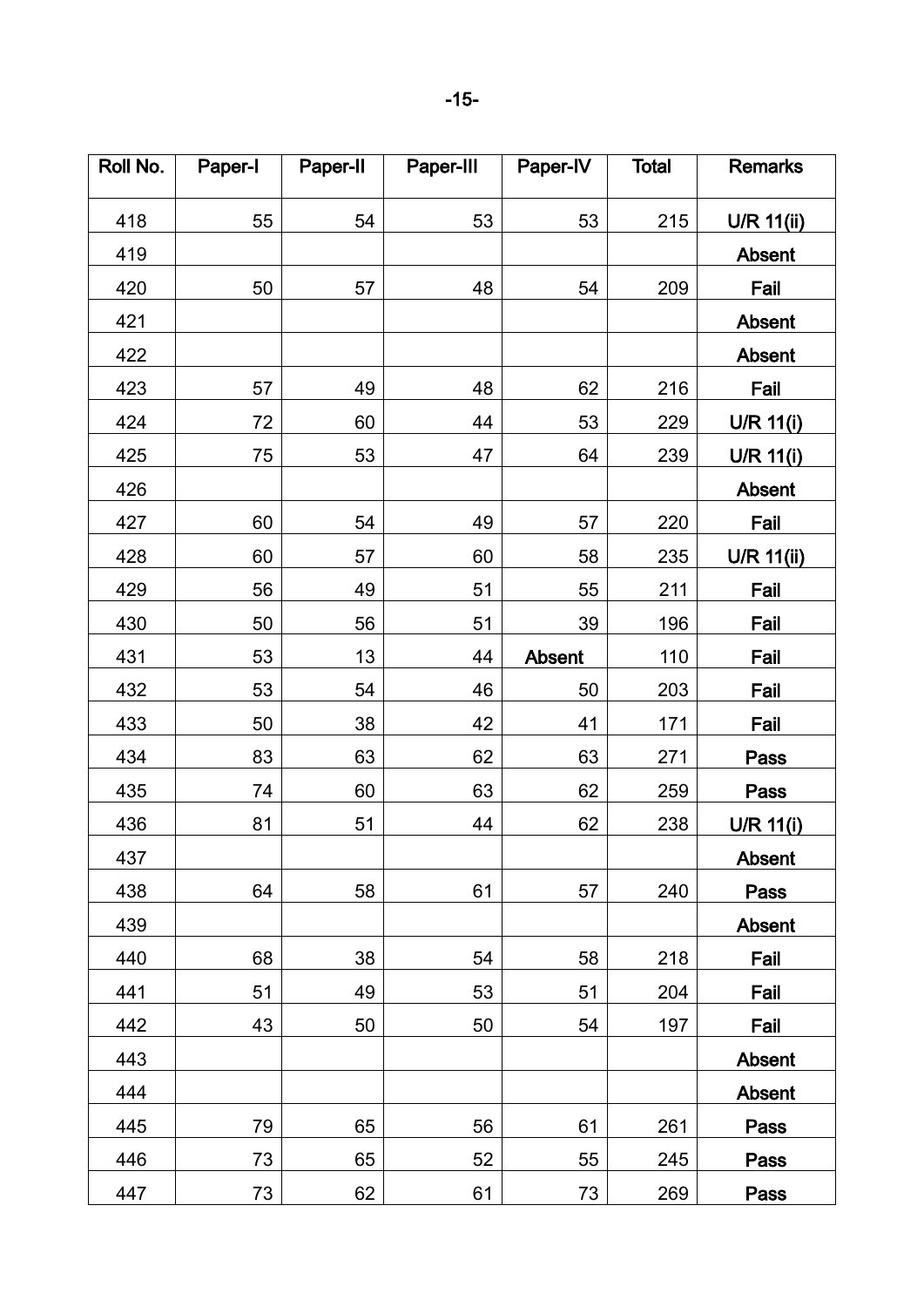| Roll No. | Paper-I | Paper-II | Paper-III | Paper-IV | <b>Total</b> | <b>Remarks</b>    |
|----------|---------|----------|-----------|----------|--------------|-------------------|
| 448      | 62      | 54       | 54        | 43       | 213          | Fail              |
| 449      | 66      | 58       | 43        | 60       | 227          | U/R 11(i)         |
| 450      | 52      | 47       | 54        | 50       | 203          | Fail              |
| 451      | 83      | 56       | 58        | 64       | 261          | <b>Pass</b>       |
| 452      | 65      | 56       | 63        | 65       | 249          | <b>Pass</b>       |
| 453      | 66      | 53       | 53        | 56       | 228          | <b>U/R 11(ii)</b> |
| 454      | 78      | 60       | 63        | 58       | 259          | Pass              |
| 455      | 62      | 55       | 40        | 51       | 208          | Fail              |
| 456      |         |          |           |          |              | Absent            |
| 457      | 53      | 67       | 54        | 72       | 246          | Pass              |
| 458      |         |          |           |          |              | Absent            |
| 459      |         |          |           |          |              | <b>Absent</b>     |
| 460      | 39      | 41       | 43        | 55       | 178          | Fail              |
| 461      | 70      | 61       | 65        | 69       | 265          | Pass              |
| 462      |         |          |           |          |              | Absent            |
| 463      |         |          |           |          |              | Absent            |
| 464      |         |          |           |          |              | Absent            |
| 465      | 57      | 60       | 54        | 42       | 213          | Fail              |
| 466      | 78      | 61       | 61        | 67       | 267          | Pass              |
| 467      | 62      | 53       | 61        | 56       | 232          | <b>U/R 11(ii)</b> |
| 468      | 71      | 55       | 61        | 64       | 251          | Pass              |
| 469      | 87      | 58       | 60        | 66       | 271          | Pass              |
| 470      | 82      | 61       | 56        | 72       | 271          | Pass              |
| 471      | 63      | 58       | 51        | 54       | 226          | U/R 11(ii)        |
| 472      |         |          |           |          |              | Absent            |
| 473      |         |          |           |          |              | Absent            |
| 474      |         |          |           |          |              | Absent            |
| 475      |         |          |           |          |              | Absent            |
| 476      | 61      | 61       | 61        | 53       | 236          | U/R 11(ii)        |
| 477      |         |          |           |          |              | Absent            |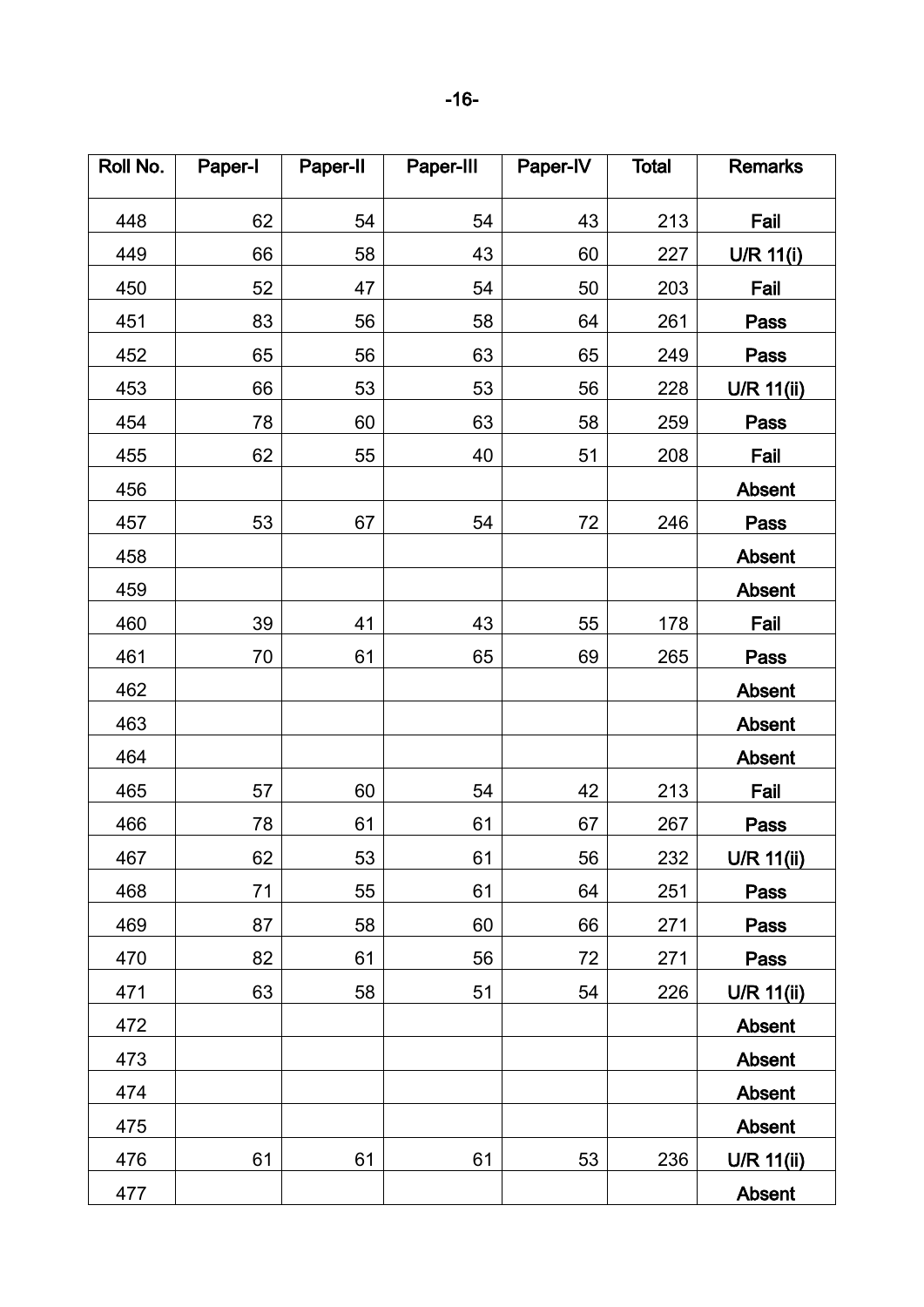| Roll No. | Paper-I | Paper-II | Paper-III | Paper-IV | <b>Total</b> | <b>Remarks</b> |
|----------|---------|----------|-----------|----------|--------------|----------------|
| 478      | 81      | 56       | 61        | 52       | 250          | Pass           |
| 479      |         |          |           |          |              | Absent         |
| 480      | 92      | 60       | 72        | 77       | 301          | Pass           |
| 481      |         |          |           |          |              | Absent         |
| 482      | 77      | 61       | 69        | 47       | 254          | U/R 11(i)      |
| 483      | 65      | 57       | 64        | 69       | 255          | Pass           |
| 484      | 52      | 43       | 39        | 33       | 167          | Fail           |
| 485      | 63      | 54       | 60        | 63       | 240          | Pass           |
| 486      | 83      | 58       | 50        | 52       | 243          | Pass           |
| 487      | 71      | 63       | 56        | 62       | 252          | Pass           |
| 488      |         |          |           |          |              | <b>Absent</b>  |
| 489      | 87      | 53       | 63        | 75       | 278          | Pass           |
| 490      | 76      | 62       | 70        | 51       | 259          | Pass           |
| 491      | 59      | 57       | 42        | 72       | 230          | $U/R$ 11(i)    |
| 492      | 74      | 50       | 72        | 72       | 268          | Pass           |
| 493      | 74      | 54       | 57        | 55       | 240          | Pass           |
| 494      | 74      | 61       | 59        | 60       | 254          | Pass           |
| 495      | 42      | 58       | 63        | 45       | 208          | Fail           |
| 496      | 56      | 54       | 50        | 47       | 207          | Fail           |
| 497      | 80      | 55       | 65        | 61       | 261          | Pass           |
| 498      | 74      | 60       | 54        | 55       | 243          | Pass           |
| 499      |         |          |           |          |              | Absent         |
| 500      | 76      | 65       | 70        | 78       | 289          | Pass           |
| 501      |         |          |           |          |              | <b>Absent</b>  |
| 502      | 75      | 58       | 66        | 69       | 268          | Pass           |
| 503      |         |          |           |          |              | Absent         |
| 504      | 81      | 61       | 68        | 74       | 284          | Pass           |
| 505      |         |          |           |          |              | Absent         |
| 506      | 68      | 65       | 62        | 60       | 255          | Pass           |
| 507      | 52      | 40       | 57        | 64       | 213          | Fail           |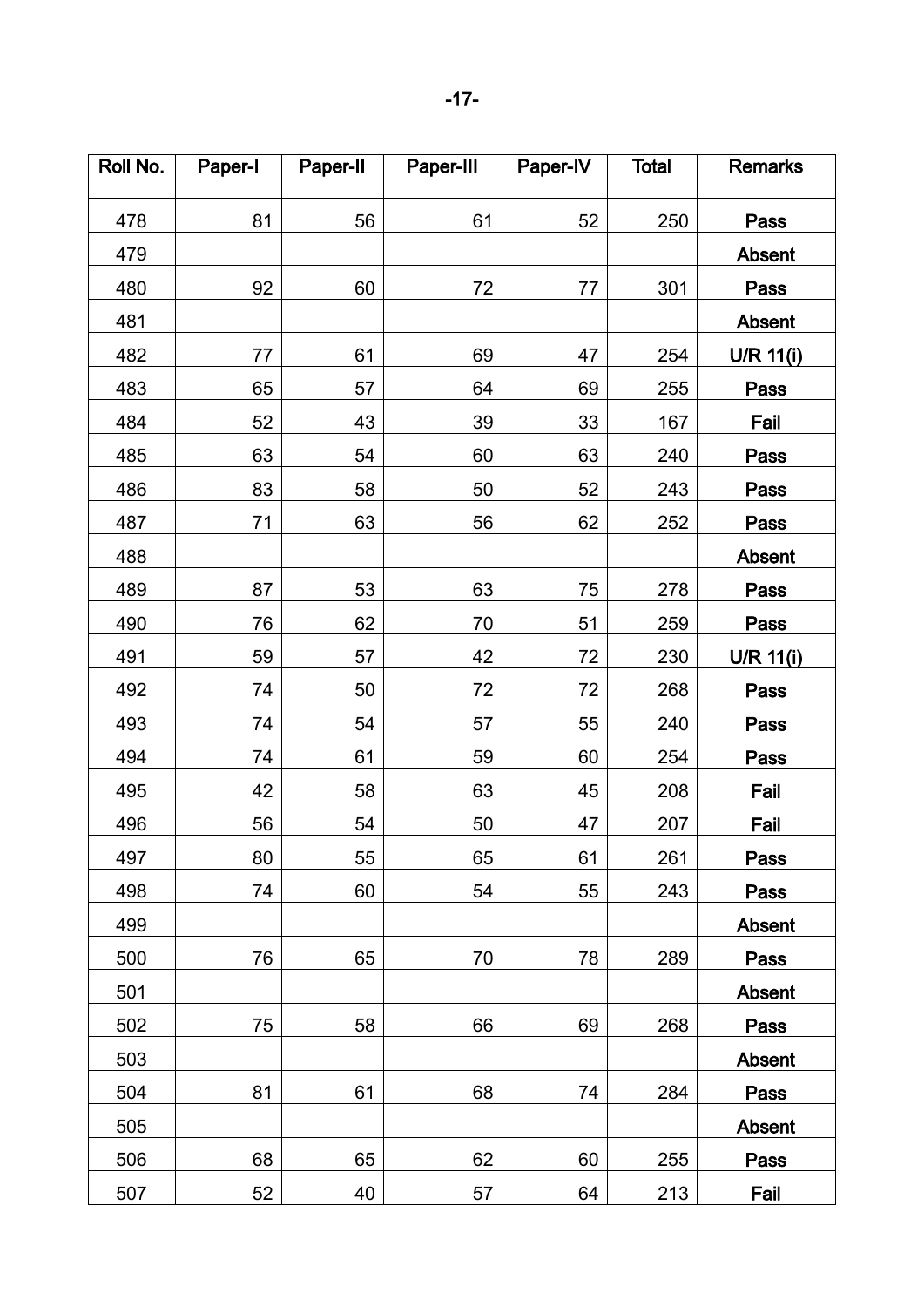| Roll No. | Paper-I | Paper-II | Paper-III | Paper-IV | <b>Total</b> | <b>Remarks</b> |
|----------|---------|----------|-----------|----------|--------------|----------------|
| 508      | 67      | 50       | 55        | 52       | 224          | U/R 11(ii)     |
| 509      | 71      | 62       | 63        | 56       | 252          | Pass           |
| 510      |         |          |           |          |              | Absent         |
| 511      | 64      | 64       | 59        | 53       | 240          | Pass           |
| 512      | 73      | 53       | 44        | 56       | 226          | U/R 11(i)      |
| 513      | 76      | 50       | 44        | 42       | 212          | Fail           |
| 514      | 68      | 63       | 65        | 61       | 257          | Pass           |
| 515      | 58      | 60       | 51        | 60       | 229          | U/R 11(ii)     |
| 516      |         |          |           |          |              | Absent         |
| 517      | 81      | 42       | 46        | 53       | 222          | Fail           |
| 518      | 56      | 55       | 49        | 51       | 211          | Fail           |
| 519      |         |          |           |          |              | Absent         |
| 520      | 50      | 54       | 58        | 51       | 213          | U/R 11(ii)     |
| 521      | 72      | 60       | 46        | 51       | 229          | U/R 11(i)      |
| 522      | 60      | 55       | 70        | 59       | 244          | Pass           |
| 523      | 63      | 56       | 64        | 47       | 230          | $U/R$ 11(i)    |
| 524      | 55      | 51       | 71        | 70       | 247          | Pass           |
| 525      | 52      | 52       | 56        | 47       | 207          | Fail           |
| 526      | 55      | 57       | 46        | 53       | 211          | Fail           |
| 527      | 56      | 49       | 54        | 58       | 217          | Fail           |
| 528      | 57      | 56       | 54        | 56       | 223          | $U/R$ 11(ii)   |
| 529      | 63      | 58       | 68        | 60       | 249          | Pass           |
| 530      | 73      | 61       | 62        | 53       | 249          | Pass           |
| 531      | 65      | 51       | 50        | 52       | 218          | $U/R$ 11(ii)   |
| 532      | 71      | 54       | 47        | 57       | 229          | U/R 11(i)      |
| 533      | 68      | 53       | 75        | 47       | 243          | U/R 11(i)      |
| 534      | 56      | 55       | 60        | 56       | 227          | U/R $11(ii)$   |
| 535      | 64      | 59       | 65        | 52       | 240          | Pass           |
| 536      | 66      | 60       | 62        | 67       | 255          | Pass           |
| 537      | 51      | 42       | 55        | 60       | 208          | Fail           |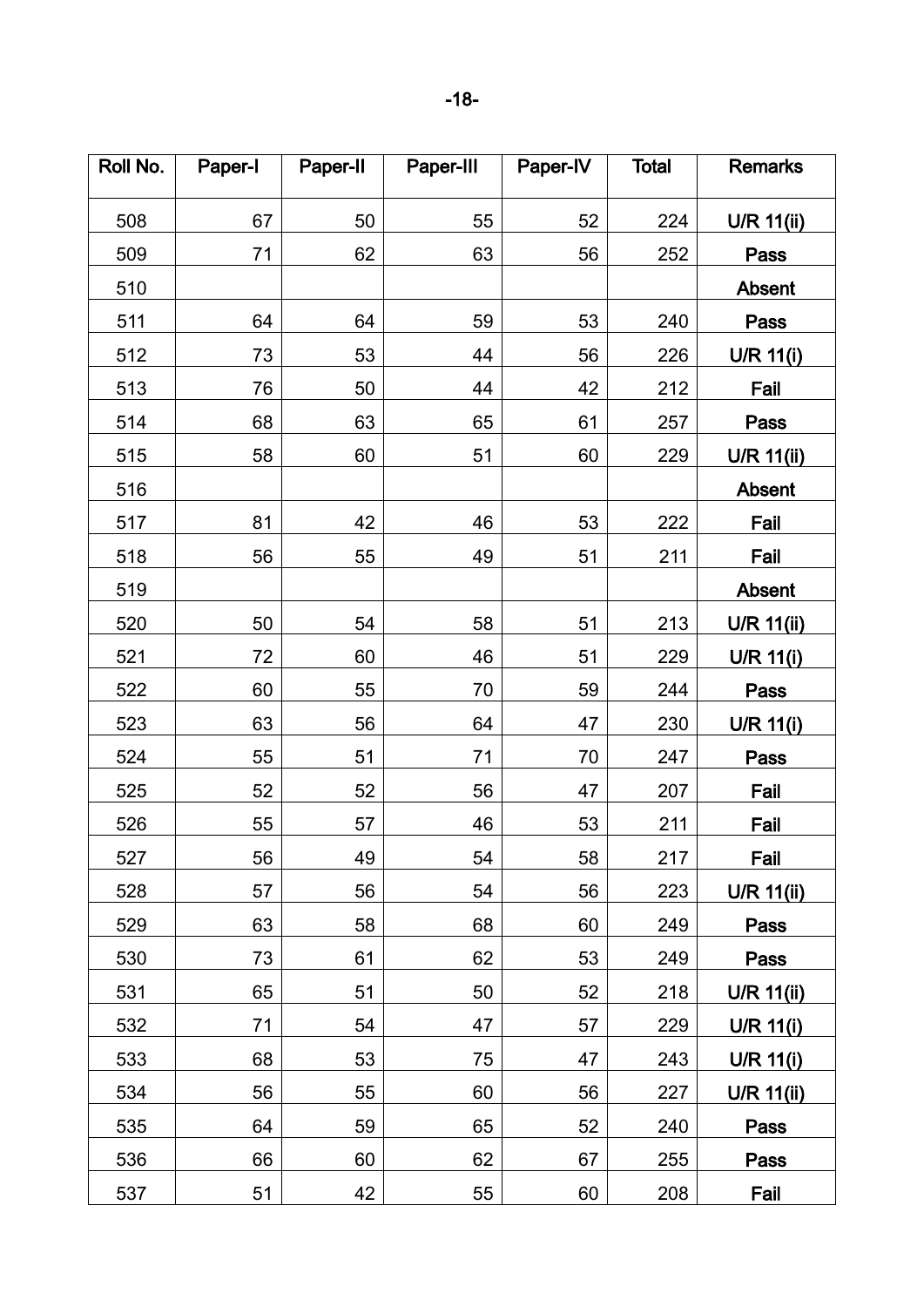| Roll No. | Paper-I | Paper-II | Paper-III | Paper-IV | <b>Total</b> | <b>Remarks</b>    |
|----------|---------|----------|-----------|----------|--------------|-------------------|
| 538      | 50      | 61       | 45        | 61       | 217          | Fail              |
| 539      | 50      | 47       | 57        | 59       | 213          | Fail              |
| 540      | 60      | 57       | 61        | 46       | 224          | Fail              |
| 541      |         |          |           |          |              | Absent            |
| 542      |         |          |           |          |              | Absent            |
| 543      |         |          |           |          |              | <b>Absent</b>     |
| 544      | 66      | 60       | 69        | 69       | 264          | Pass              |
| 545      | 50      | 57       | 54        | 57       | 218          | U/R 11(ii)        |
| 546      |         |          |           |          |              | Absent            |
| 547      | 64      | 54       | 56        | 45       | 219          | Fail              |
| 548      |         |          |           |          |              | Absent            |
| 549      | 58      | 50       | 53        | 56       | 217          | <b>U/R 11(ii)</b> |
| 550      |         |          |           |          |              | Absent            |
| 551      | 57      | 61       | 59        | 56       | 233          | U/R 11(ii)        |
| 552      |         |          |           |          |              | Absent            |
| 553      | 64      | 50       | 63        | 51       | 228          | U/R 11(ii)        |
| 554      | 59      | 62       | 56        | 56       | 233          | U/R 11(ii)        |
| 555      | 80      | 62       | 67        | 58       | 267          | Pass              |
| 556      |         |          |           |          |              | Absent            |
| 557      | 52      | 52       | 46        | 71       | 221          | Fail              |
| 558      |         |          |           |          |              | Absent            |
| 559      | 63      | 52       | 51        | 35       | 201          | Fail              |
| 560      |         |          |           |          |              | Absent            |
| 561      | 29      | 56       | 55        | 57       | 197          | Fail              |
| 562      |         |          |           |          |              | Absent            |
| 563      | 59      | 56       | 53        | 41       | 209          | Fail              |
| 564      | 72      | 60       | 66        | 60       | 258          | Pass              |
| 565      | 82      | 57       | 63        | 61       | 263          | Pass              |
| 566      | 58      | 56       | 68        | 60       | 242          | Pass              |
| 567      |         |          |           |          |              | Absent            |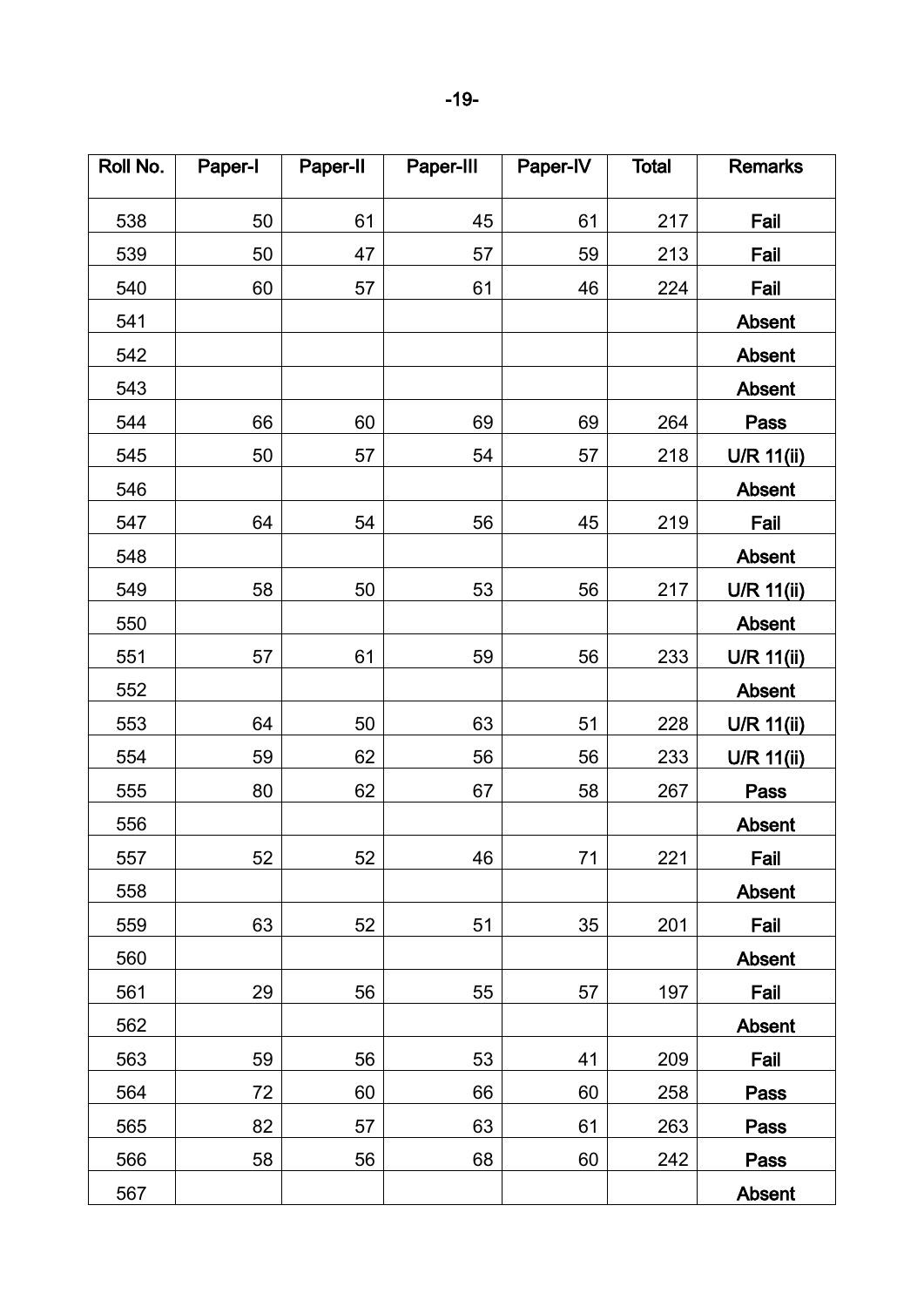| Roll No. | Paper-I | Paper-II | Paper-III | Paper-IV | <b>Total</b> | <b>Remarks</b>    |
|----------|---------|----------|-----------|----------|--------------|-------------------|
| 568      |         |          |           |          |              | Absent            |
| 569      |         |          |           |          |              | Absent            |
| 570      |         |          |           |          |              | <b>Absent</b>     |
| 571      | 69      | 60       | 54        | 50       | 233          | <b>U/R 11(ii)</b> |
| 572      | 83      | 56       | 62        | 62       | 263          | Pass              |
| 573      |         |          |           |          |              | Absent            |
| 574      | 57      | 59       | 58        | 44       | 218          | Fail              |
| 575      |         |          |           |          |              | <b>Absent</b>     |
| 576      |         |          |           |          |              | Absent            |
| 577      |         |          |           |          |              | Absent            |
| 578      |         |          |           |          |              | Absent            |
| 579      |         |          |           |          |              | Absent            |
| 580      |         |          |           |          |              | <b>Absent</b>     |
| 581      | 67      | 61       | 57        | 46       | 231          | <b>U/R 11(i)</b>  |
| 582      | 61      | 57       | 52        | 43       | 213          | Fail              |
| 583      |         |          |           |          |              | Absent            |
| 584      |         |          |           |          |              | Absent            |
| 585      | 75      | 61       | 63        | 61       | 260          | Pass              |
| 586      |         |          |           |          |              | Absent            |
| 587      | 36      | 56       | 55        | 42       | 189          | Fail              |
| 588      | 84      | 59       | 60        | 58       | 261          | Pass              |
| 589      | 44      | 49       | 51        | 35       | 179          | Fail              |
| 590      |         |          |           |          |              | <b>Absent</b>     |
| 591      |         |          |           |          |              | <b>Absent</b>     |
| 592      |         |          |           |          |              | Absent            |
| 593      |         |          |           |          |              | <b>Absent</b>     |
| 594      | 61      | 56       | 49        | 53       | 219          | Fail              |
| 595      |         |          |           |          |              | Absent            |
| 596      |         |          |           |          |              | <b>Absent</b>     |
| 597      |         |          |           |          |              | <b>Absent</b>     |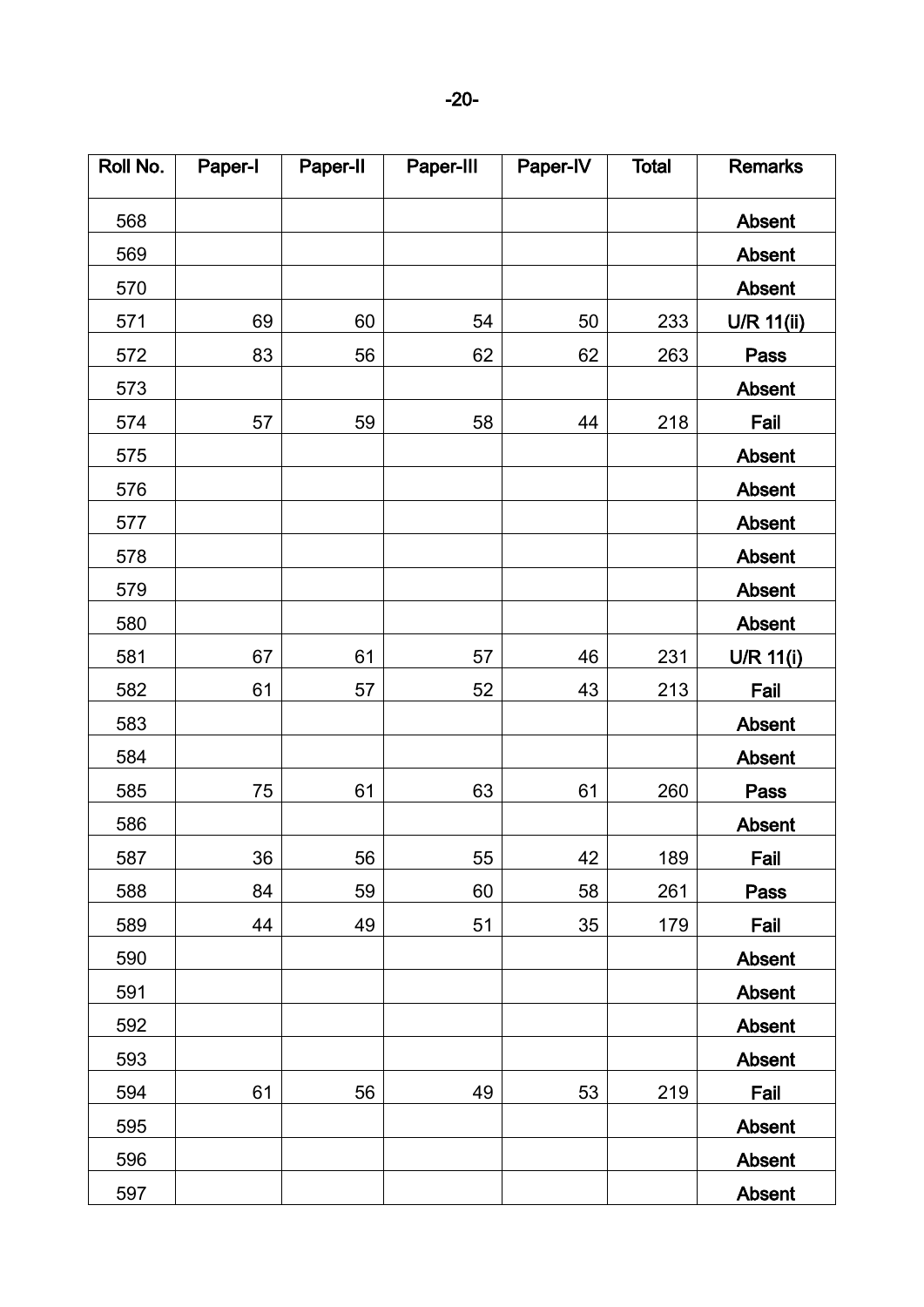| Roll No. | Paper-I | Paper-II | Paper-III | Paper-IV | <b>Total</b> | <b>Remarks</b>    |
|----------|---------|----------|-----------|----------|--------------|-------------------|
| 598      |         |          |           |          |              | Absent            |
| 599      |         |          |           |          |              | Absent            |
| 600      |         |          |           |          |              | Absent            |
| 601      |         |          |           |          |              | Absent            |
| 602      |         |          |           |          |              | Absent            |
| 603      | 50      | 60       | 62        | 53       | 225          | U/R 11(ii)        |
| 604      |         |          |           |          |              | Absent            |
| 605      | 58      | 60       | 63        | 61       | 242          | Pass              |
| 606      |         |          |           |          |              | Absent            |
| 607      |         |          |           |          |              | Absent            |
| 608      | 46      | 44       | 45        | 41       | 176          | Fail              |
| 609      |         |          |           |          |              | <b>Absent</b>     |
| 610      |         |          |           |          |              | <b>Absent</b>     |
| 611      | 75      | 61       | 66        | 60       | 262          | <b>Pass</b>       |
| 612      |         |          |           |          |              | Absent            |
| 613      | 68      | 56       | 58        | 61       | 243          | Pass              |
| 614      |         |          |           |          |              | Absent            |
| 615      | 58      | 60       | 64        | 54       | 236          | U/R 11(ii)        |
| 616      |         |          |           |          |              | Absent            |
| 617      |         |          |           |          |              | <b>Absent</b>     |
| 618      | 53      | 44       | 67        | 55       | 219          | Fail              |
| 619      |         |          |           |          |              | <b>Absent</b>     |
| 620      | 39      | 54       | 53        | 37       | 183          | Fail              |
| 621      |         |          |           |          |              | <b>Absent</b>     |
| 622      | 69      | 58       | 64        | 65       | 256          | Pass              |
| 623      | 67      | 54       | 54        | 57       | 232          | <b>U/R 11(ii)</b> |
| 624      |         |          |           |          |              | Absent            |
| 625      | 41      | 52       | 49        | 42       | 184          | Fail              |
| 626      |         |          |           |          |              | <b>Absent</b>     |
| 627      |         |          |           |          |              | <b>Absent</b>     |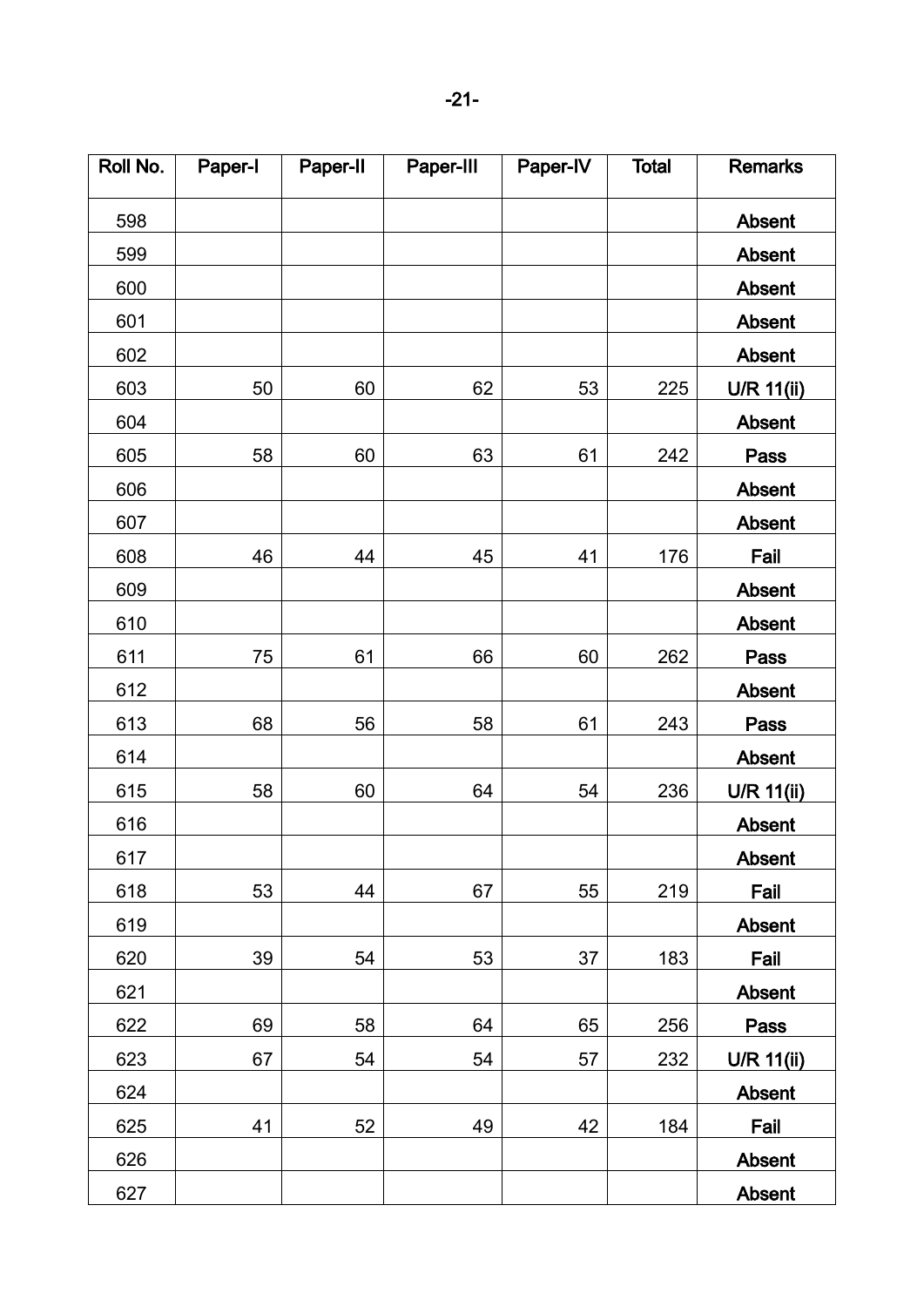| Roll No. | Paper-I | Paper-II | Paper-III | Paper-IV | <b>Total</b> | <b>Remarks</b>    |
|----------|---------|----------|-----------|----------|--------------|-------------------|
| 628      | 67      | 41       | 57        | 42       | 207          | Fail              |
| 629      | 60      | 58       | 66        | 56       | 240          | Pass              |
| 630      |         |          |           |          |              | Absent            |
| 631      | 51      | 48       | 49        | 45       | 193          | Fail              |
| 632      | 50      | 51       | 61        | 44       | 206          | Fail              |
| 633      |         |          |           |          |              | <b>Absent</b>     |
| 634      | 55      | 53       | 52        | 39       | 199          | Fail              |
| 635      |         |          |           |          |              | Absent            |
| 636      |         |          |           |          |              | Absent            |
| 637      |         |          |           |          |              | Absent            |
| 638      |         |          |           |          |              | <b>Absent</b>     |
| 639      | 41      | 56       | 52        | Absent   | 149          | Fail              |
| 640      | 81      | 60       | 69        | 57       | 267          | <b>Pass</b>       |
| 641      | 42      | 54       | 52        | 52       | 200          | Fail              |
| 642      |         |          |           |          |              | <b>Absent</b>     |
| 643      |         |          |           |          |              | Absent            |
| 644      | 45      | 63       | 47        | 38       | 193          | Fail              |
| 645      | 69      | 60       | 61        | 70       | 260          | <b>Pass</b>       |
| 646      |         |          |           |          |              | Absent            |
| 647      | 58      | 57       | 69        | 56       | 240          | Pass              |
| 648      |         |          |           |          |              | Absent            |
| 649      | 73      | 57       | 58        | 57       | 245          | Pass              |
| 650      | 61      | 57       | 57        | 56       | 231          | <b>U/R 11(ii)</b> |
| 651      |         |          |           |          |              | <b>Absent</b>     |
| 652      |         |          |           |          |              | Absent            |
| 653      | 79      | 59       | 59        | 43       | 240          | U/R 11(i)         |
| 654      |         |          |           |          |              | Absent            |
| 655      | 44      | 38       | 57        | 50       | 189          | Fail              |
| 656      |         |          |           |          |              | <b>Absent</b>     |
| 657      |         |          |           |          |              | <b>Absent</b>     |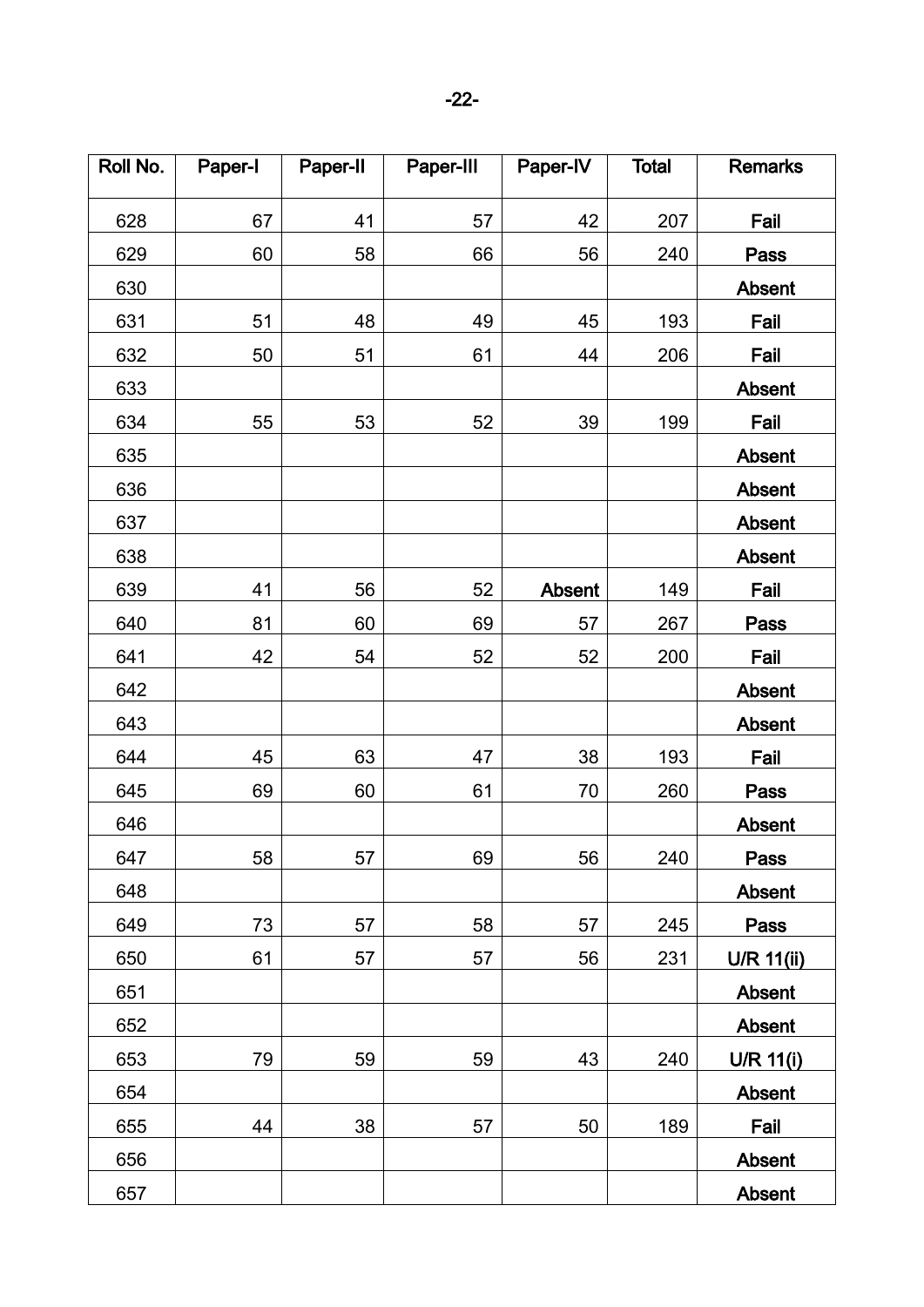| Roll No. | Paper-I | Paper-II | Paper-III | Paper-IV | <b>Total</b> | <b>Remarks</b>    |
|----------|---------|----------|-----------|----------|--------------|-------------------|
| 658      | 44      | 46       | 38        | 28       | 156          | Fail              |
| 659      | 50      | 46       | 42        | 29       | 167          | Fail              |
| 660      |         |          |           |          |              | Absent            |
| 661      | 53      | 51       | 55        | 43       | 202          | Fail              |
| 662      |         |          |           |          |              | Absent            |
| 663      | 51      | 57       | 54        | 50       | 212          | U/R 11(ii)        |
| 664      | 69      | 58       | 53        | 47       | 227          | U/R 11(i)         |
| 665      |         |          |           |          |              | Absent            |
| 666      |         |          |           |          |              | Absent            |
| 667      |         |          |           |          |              | Absent            |
| 668      |         |          |           |          |              | Absent            |
| 669      | 52      | 51       | 50        | 33       | 186          | Fail              |
| 670      |         |          |           |          |              | Absent            |
| 671      |         |          |           |          |              | Absent            |
| 672      |         |          |           |          |              | Absent            |
| 673      |         |          |           |          |              | Absent            |
| 674      | 62      | 54       | 52        | 51       | 219          | U/R 11(ii)        |
| 675      |         |          |           |          |              | <b>Absent</b>     |
| 676      |         |          |           |          |              | Absent            |
| 677      |         |          |           |          |              | <b>Absent</b>     |
| 678      | 64      | 56       | 61        | 64       | 245          | Pass              |
| 679      |         |          |           |          |              | Absent            |
| 680      |         |          |           |          |              | Absent            |
| 681      |         |          |           |          |              | Absent            |
| 682      |         |          |           |          |              | Absent            |
| 683      |         |          |           |          |              | Absent            |
| 684      |         |          |           |          |              | <b>Absent</b>     |
| 685      | 54      | 58       | 56        | 55       | 223          | <b>U/R 11(ii)</b> |
| 686      | (55.5)  | 60(53)   | (58)      | (58)     | 231.5        | Fail              |
| 687      | 78 (50) | 59(53)   | 66 (63)   | 45(52)   | 248          | U/R 11(i)         |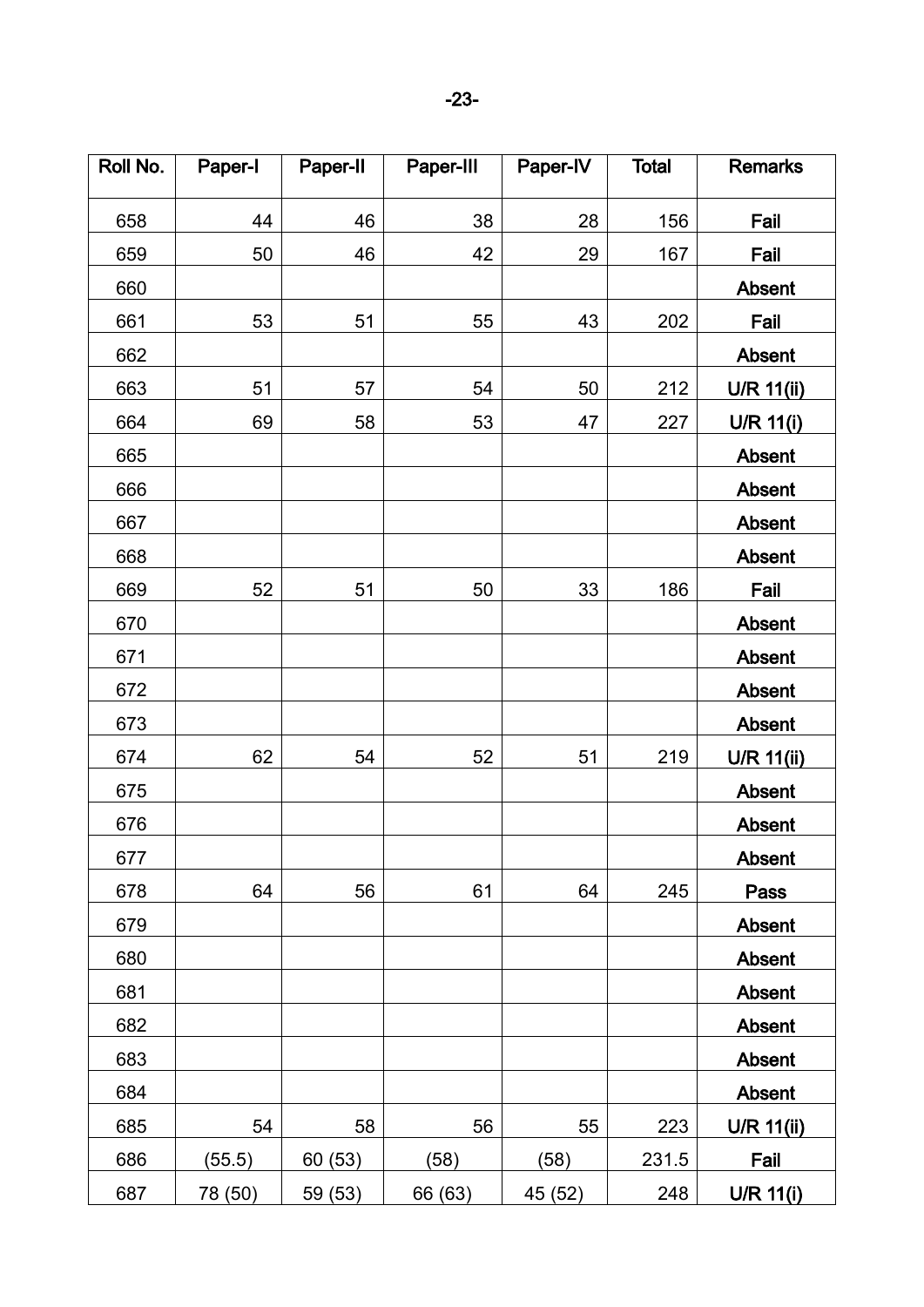| Roll No. | Paper-I   | Paper-II  | Paper-III | Paper-IV | <b>Total</b> | <b>Remarks</b>    |
|----------|-----------|-----------|-----------|----------|--------------|-------------------|
| 688      | 67 (50.5) | 54 (50)   | 58 (51)   | 63 (50)  | 242          | Pass              |
| 689      | 71 (52)   | 58 (60)   | 65 (55)   | 56 (55)  | 250          | Pass              |
| 690      | 66 (52)   | 59 (55)   | 53 (61)   | 55 (52)  | 233          | $U/R$ 11(ii)      |
| 691      | 54 (51)   | 52 (50)   | 59 (54.5) | 50 (50)  | 215          | <b>U/R 11(ii)</b> |
| 692      |           |           |           |          |              | Absent            |
| 693      | 50 (52)   | 49 (52.5) | 46 (50)   | 39 (50)  | 184          | Fail              |
| 694      | 53 (60)   | 52(51)    | 64 (58.5) | 66 (52)  | 235          | $U/R$ 11(ii)      |
| 695      | 58 (54)   | 56 (50.5) | 64 (63.5) | 70 (52)  | 248          | Pass              |
| 696      |           |           |           |          |              | Absent            |
| 697      | 78 (51)   | 58 (51)   | 64 (54)   | 72 (50)  | 272          | Pass              |
| 698      | 60 (55)   | 55 (57)   | 59 (55.5) | 66 (50)  | 240          | <b>Pass</b>       |
| 699      | 84 (55)   | 55 (53.5) | 54 (51)   | 51 (59)  | 244          | Pass              |
| 700      | 70 (44)   | (55)      | (65)      | (61)     | 251          | Pass              |
| 701      | 77 (43)   | (65)      | (61)      | (57)     | 260          | Pass              |
| 702      | 62 (51)   | (61)      | (56.5)    | (54)     | 233.5        | Fail              |
| 703      | 67 (45)   | (65)      | (56)      | (66)     | 254          | <b>Pass</b>       |
| 704      | 75 (51)   | (55)      | (66.5)    | (55)     | 251.5        | Pass              |
| 705      | 52 (54)   | (53.5)    | (61)      | (61)     | 227.5        | Fail              |
| 706      | 75 (50)   | (57.5)    | (60.5)    | (60)     | 253          | Pass              |
| 707      | 63 (56)   | (66.5)    | (54)      | (54)     | 237.5        | Fail              |
| 708      | 80(51)    | (57)      | (63.5)    | (56)     | 256.5        | Pass              |
| 709      | 89 (51)   | (60)      | (53)      | (56)     | 258          | <b>Pass</b>       |
| 710      | 89 (41)   | (58)      | (64.5)    | (65)     | 276.5        | Pass              |
| 711      | 64 (54)   | (61.5)    | (60)      | (60)     | 245.5        | Pass              |
| 712      | 58 (50)   | (57)      | (55)      | (56)     | 226          | Fail              |
| 713      | 56 (53)   | (52.5)    | (60)      | (64)     | 232.5        | Fail              |
| 714      | 61 (50)   | (54.5)    | (55.25)   | (58)     | 228.75       | Fail              |
| 715      | 76 (50)   | (55)      | (51.5)    | (62)     | 244.5        | Pass              |
| 716      |           |           |           |          |              | <b>Absent</b>     |
| 717      | 85 (50)   | (54)      | (65)      | (59)     | 263          | Pass              |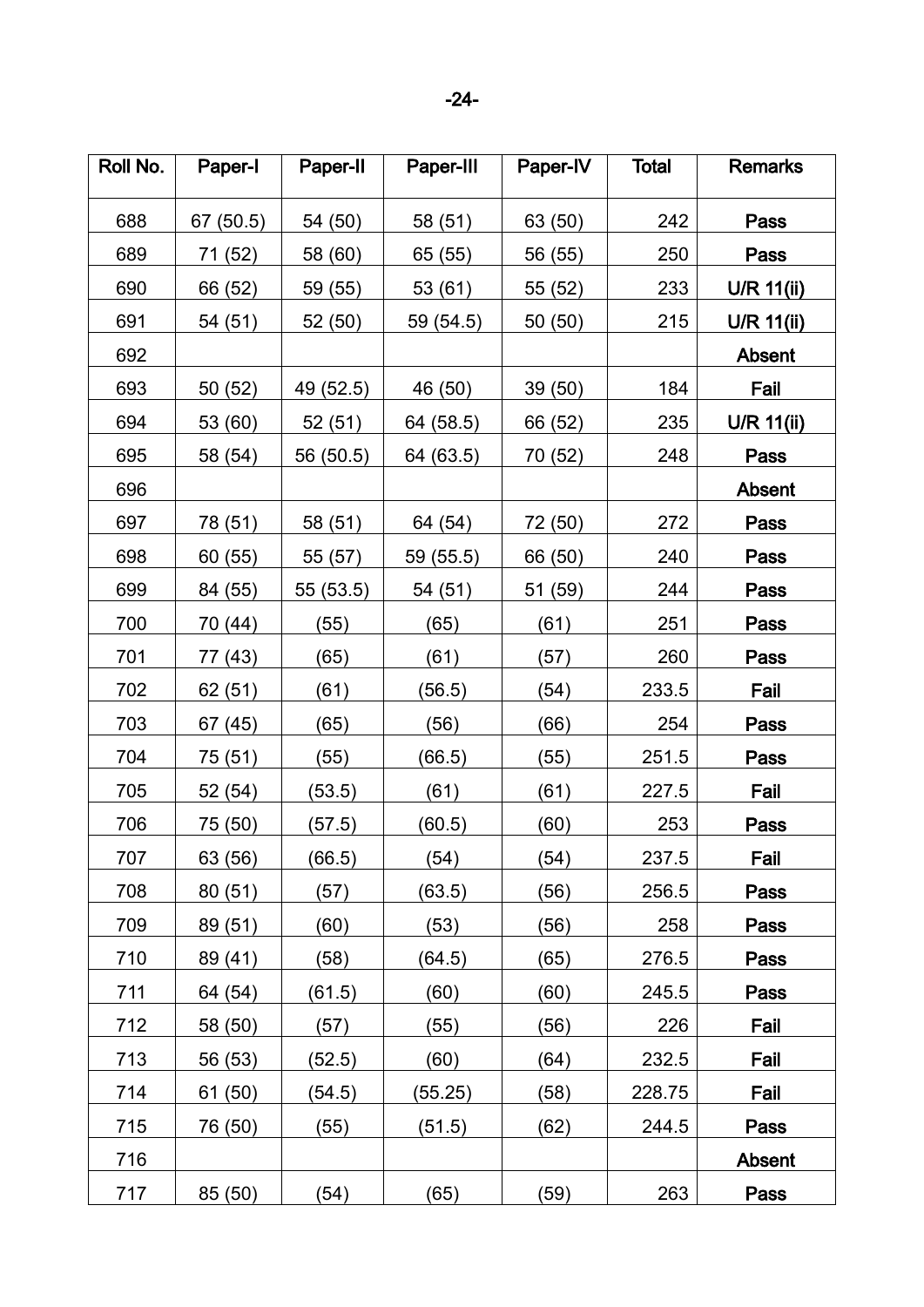| Roll No. | Paper-I | Paper-II  | Paper-III  | Paper-IV | <b>Total</b> | <b>Remarks</b> |
|----------|---------|-----------|------------|----------|--------------|----------------|
| 718      | 76 (50) | (58)      | (61)       | (54)     | 249          | Pass           |
| 719      | (50)    | 61 (48)   | (70)       | (63)     | 244          | Pass           |
| 720      | (67.5)  | 61 (46)   | (74)       | (53)     | 255.5        | Pass           |
| 721      | (50.5)  | 64 (56)   | (62)       | (61)     | 237.5        | Fail           |
| 722      | (56.5)  | 61 (53)   | (66)       | (51)     | 234.5        | Fail           |
| 723      |         |           |            |          |              | <b>Absent</b>  |
| 724      | (70)    | 60 (50)   | (52)       | (54)     | 236          | Fail           |
| 725      | (66)    | 43 (43)   | (58)       | (62)     | 229          | Fail           |
| 726      | (59)    | 53 (56.5) | (60)       | (55)     | 227          | Fail           |
| 727      | (58)    | 58 (52)   | (58)       | (66)     | 240          | <b>Pass</b>    |
| 728      | (66)    | 55 (57.5) | (54)       | (55)     | 230          | Fail           |
| 729      | (63)    | 60 (40)   | (60)       | (72)     | 255          | Pass           |
| 730      | (57)    | 64 (55.5) | (60)       | (57)     | 238          | Fail           |
| 731      | (57)    | (63.5)    | 53 (51.5)  | (56)     | 229.5        | Fail           |
| 732      | (60)    | (54)      | 66 (57.5)  | (64)     | 244          | Pass           |
| 733      | (50)    | (64)      | 63 (54.25) | (64)     | 241          | Pass           |
| 734      | (53)    | (58)      | (71)       | 46 (48)  | 228          | Fail           |
| 735      | (65)    | (62)      | (63)       | 67 (47)  | 257          | <b>Pass</b>    |
| 736      | (73)    | (61)      | (66)       | 61 (49)  | 261          | <b>Pass</b>    |
| 737      | (54.5)  | (65)      | (61)       | 47 (49)  | 227.5        | Fail           |
| 738      | (62)    | (71)      | (63)       | 81 (44)  | 277          | <b>Pass</b>    |
| 739      | (62)    | (60)      | (71)       | 64 (47)  | 257          | Pass           |
| 740      | (65.5)  | (61)      | (72)       | 66 (47)  | 264.5        | Pass           |
| 741      | (61.5)  | (57)      | (62)       | 68 (47)  | 248.5        | <b>Pass</b>    |
| 742      | (62.5)  | (56)      | (62)       | 64 (42)  | 244.5        | Pass           |
| 743      | (60.5)  | (61)      | (61.5)     | 64 (44)  | 247          | <b>Pass</b>    |
| 744      | (71)    | (64)      | (72)       | 69 (42)  | 276          | Pass           |
| 745      | (68)    | (65)      | (71)       | 70 (49)  | 274          | Pass           |
| 746      | (69.5)  | (65)      | (61)       | 73 (49)  | 268.5        | <b>Pass</b>    |
| 747      | (65.5)  | (59)      | (61)       | 52 (46)  | 237.5        | Fail           |